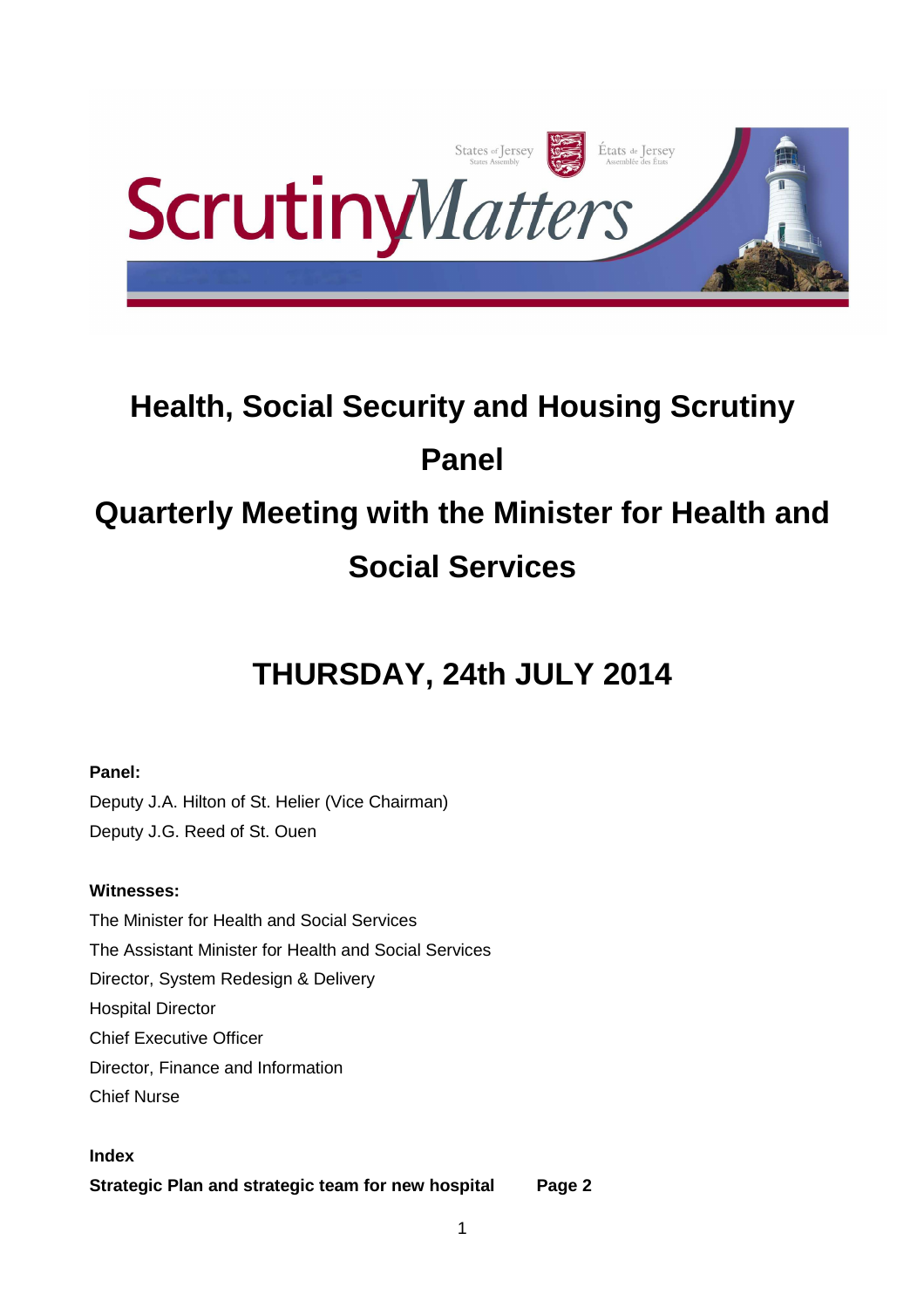| <b>Acute Services Strategy</b> | Page 7  |
|--------------------------------|---------|
| <b>IT</b> in hospital          | Page 9  |
| <b>Waiting lists</b>           | Page 14 |
| Locum staff                    | Page 21 |
| <b>Dental law/Dental staff</b> | Page 25 |
| <b>Nursing staff</b>           | Page 29 |
| <b>Pathology</b>               | Page 32 |
| <b>Robin Ward</b>              | Page 33 |
| <b>Temporary theatres</b>      | Page 34 |

[10:32]

#### **Deputy J.A. Hilton:**

Good morning and welcome to the Health, Social Security and Housing Scrutiny Panel. We welcome the Minister for Health this morning. We will start by introducing ourselves. I am Deputy Jacqui Hilton, Vice Chair of the panel.

## **Deputy J.G. Reed of St. Ouen:**

Deputy James Reed, panel member.

## **Chief Nurse:**

I am the Chief Nurse.

## **Director, Finance and Information:**

Director of Finance.

## **Chief Executive Officer:**

Chief Executive.

## **The Assistant Minister for Health and Social Services:**

John Refault, Assistant Minister, Health and Social Services.

## **The Minister for Health and Social Services:**

Deputy Anne Pryke, Minister for Health and Social Services. Apologies from the other Assistant Minister, Deputy Martin, who is away.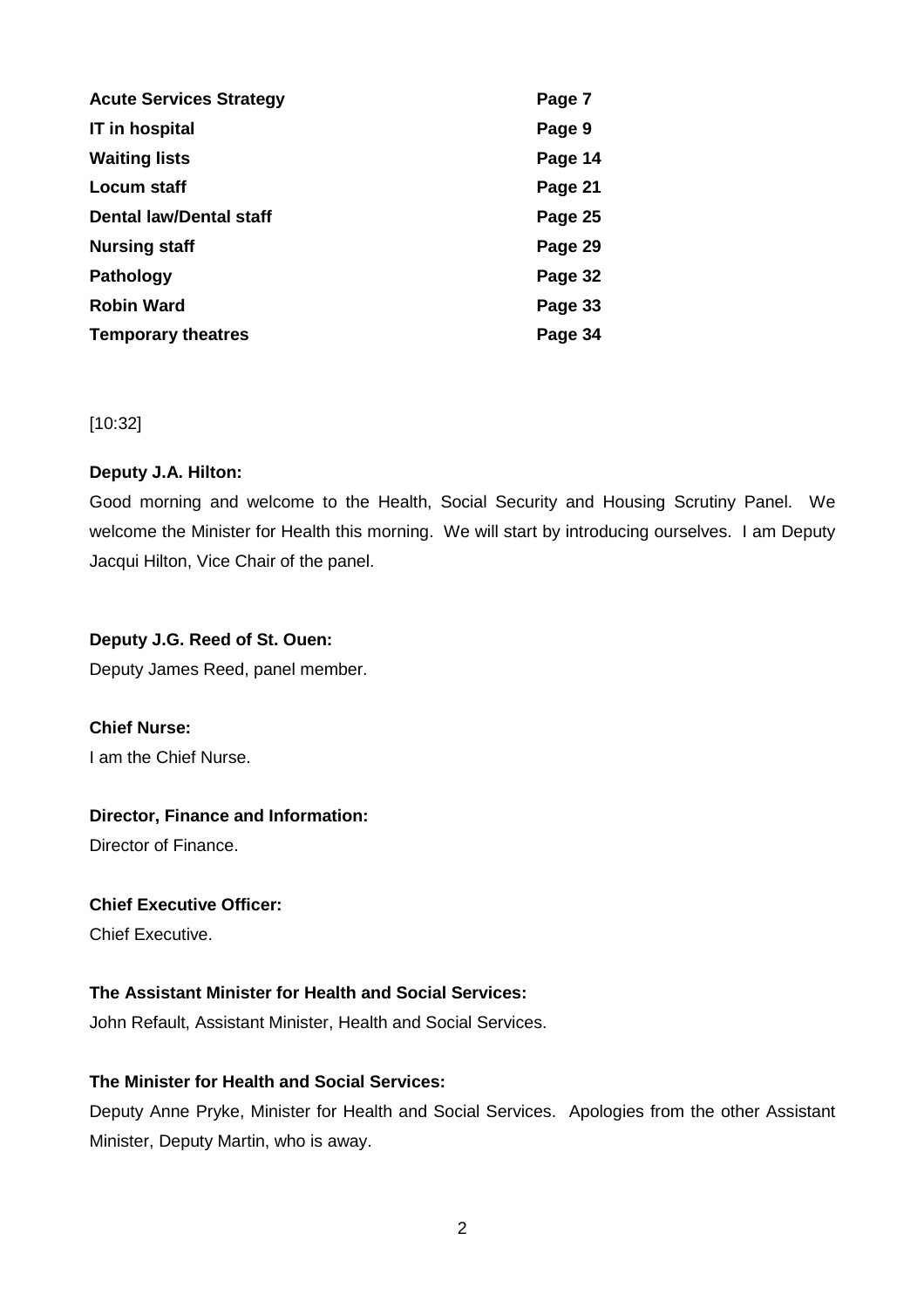Hospital Managing Director.

## **Director, System Redesign and Delivery:**

Director of System Redesign and Delivery.

## **Ms. J. Hales (Scrutiny Officer):**

Janice Hales, Scrutiny Officer.

## **Ms. K. Boydens (Scrutiny Officer):**

Kellie Boydens, Scrutiny Officer.

#### **Deputy J.A. Hilton:**

Thank you very much indeed. I would like to start by offering the apologies of chair who is currently unwell. Thank you. So we would like to begin by asking some questions around the Strategic Plan progress report R.98. Within the Strategic Plan progress update you have stated that the appointment of the independent client advisory team will take place shortly. Can you give us some detail around that, who that is, exactly what ...

#### **The Minister for Health and Social Services:**

The strategic team, you mean for the future hospital? Is that what you mean?

#### **Deputy J.A. Hilton:**

The independent client advisory team.

#### **The Minister for Health and Social Services:**

Yes, the Hospital Director is up-to-date with that, obviously because it is part of the project management team. Helen.

#### **Hospital Managing Director:**

Yes, the 3 advisers, the legal adviser, the financial adviser and the technical adviser are all now in place. The technical adviser was the last one to be appointed and that is Gleeds, and they are now here. They have started what they call the mobilisation and their engagement plans and we have got lots of progress on the engagement programme. All clinical and non-clinical teams are meeting with the Gleeds' team, and that includes healthcare planners, architects, design professionals and they are sitting with those clinical teams and working out exactly what footfalls there will be, what adjacencies with clinical services are necessary, what flows of patients we need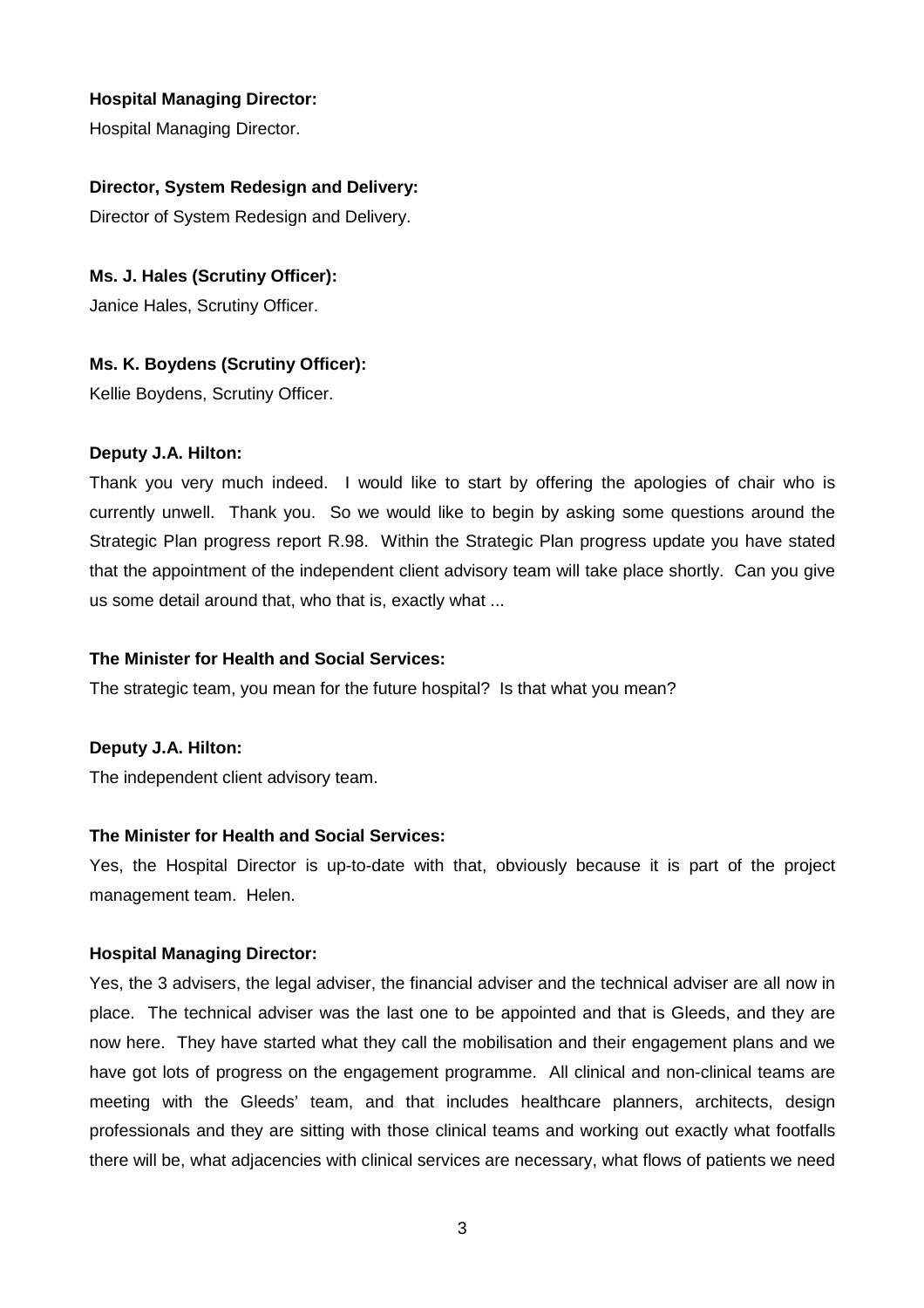and so by mid-September we should have a much clearer view of what the shape of the hospital needs to be in order to make the flows of patients work.

## **The Deputy of St. Ouen:**

Excuse me, can you just confirm, how many individuals sit on the client advisory team?

## **Hospital Managing Director:**

It varies. All of those 3 advisers have got huge teams and they bring in whoever they need at the time. So at the moment the ones we are working closely with are the health planner and the architect, and the design professional.

## **Deputy J.A. Hilton:**

When you first answered you said that there were 3 leads, I believe, a legal adviser, a technical ...

## **Hospital Managing Director:**

A financial adviser and a technical adviser.

## **Deputy J.A. Hilton:**

Sorry, I did not get that.

#### **The Deputy of St. Ouen:**

Sorry, I just need to press you on that because in the response it speaks about the appointment of the independent client advisory team. Not several.

## **Hospital Managing Director:**

Yes, Gleeds are the lead team. Gleeds are the ones that lead the legal and the financial team so they are responsible for the whole project. But from a procurement point of view we went out for 3 different teams, but they all come under Gleeds in terms of Gleeds now are the lead.

#### **The Deputy of St. Ouen:**

Who would this independent client advisory team report to?

## **Hospital Managing Director:**

They report through to the Treasury who are the lead on the new hospital.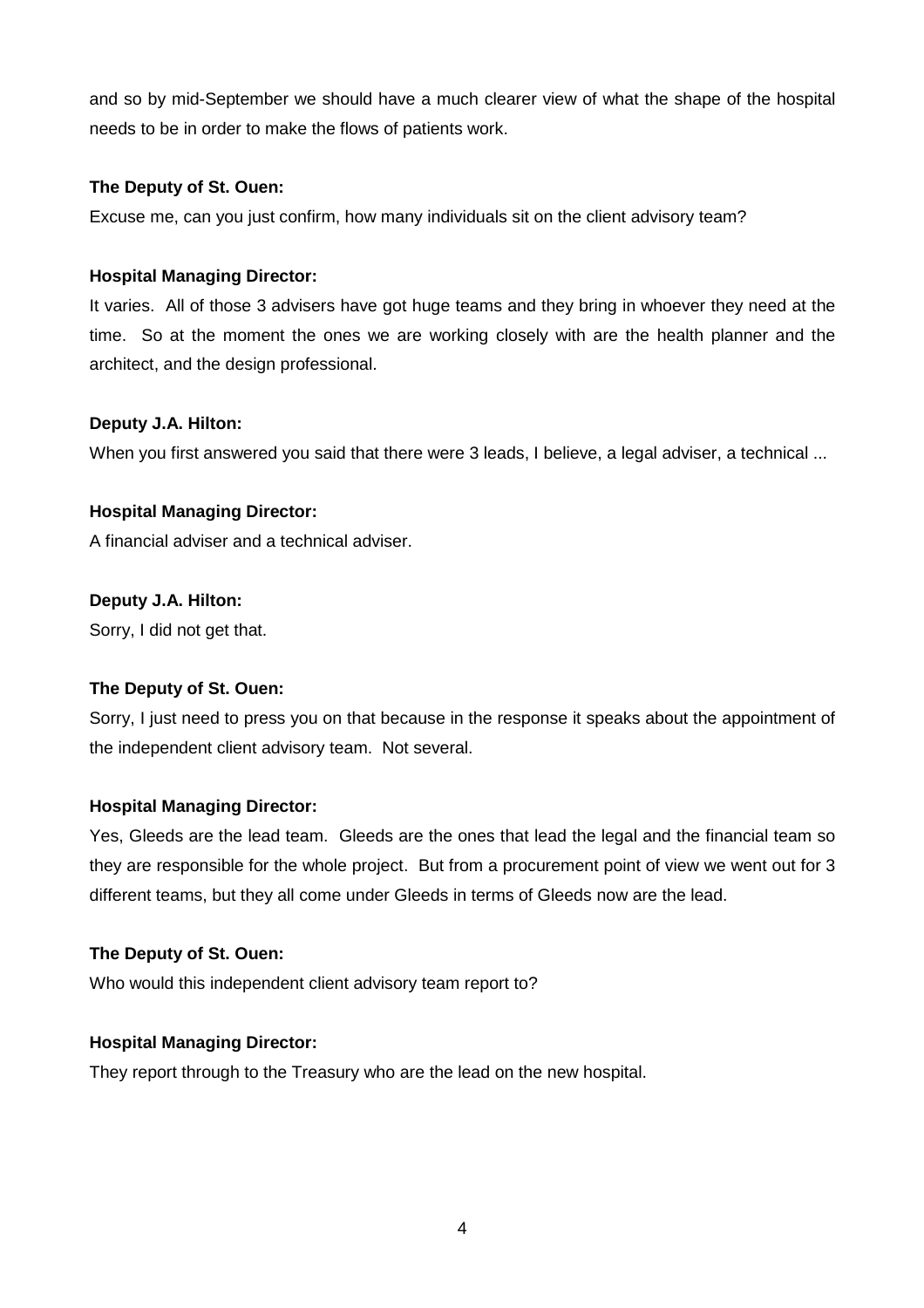## **Chief Executive Officer:**

They report to the project board and the chair of the project board is the senior responsible officer, S.R.O., for the project, which is currently the Treasurer of the States, because obviously this is a building project, therefore it sits under Jersey Property Holdings.

#### **The Deputy of St. Ouen:**

Right, so the client is Treasury rather than the Health ...

## **Chief Executive Officer:**

The client for the build is Jersey Property Holdings. The service client, the service brief, I am the S.R.O. for. There are lots of governance documents we can show or perhaps more appropriately the Treasury could show if you wanted to see that in detail.

#### **Deputy J.A. Hilton:**

Okay. So, Gleeds, have they been engaged on a fixed term basis? How does it work exactly?

## **Hospital Managing Director:**

I might defer to Jason on this.

#### **Director, Finance and Information:**

Their whole client adviser team have gone through a thorough procurement process led by Property Holdings with the advice of the procurement team in the Treasury. They have been commissioned to undertake the initial piece of work that results in the feasibility study and the business case which will come to the Assembly. That is the remit for the piece of work that we have done or what we are doing rather. If it helps, we could easily provide the specifications that they are working to, the department procurement process.

**Deputy J.A. Hilton:** 

So is it an open contract with Gleeds then?

**Director, Finance and Information:**  No, it is a specific contract.

**Deputy J.A. Hilton:**  It is fixed. For what period of time?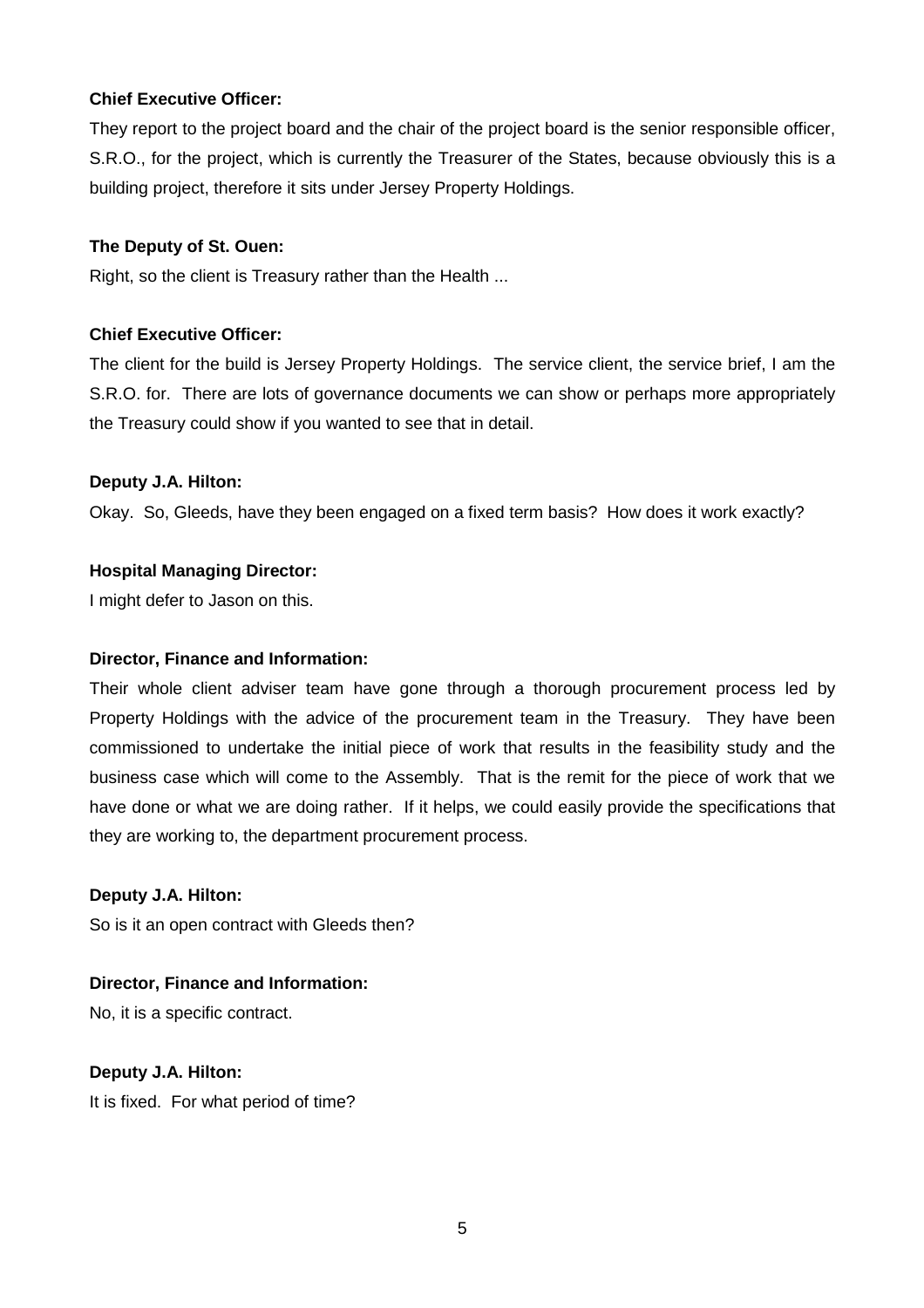#### **Director, Finance and Information:**

I could not tell you off the top of my head but that is easily provided. The contracts are all in place based on the specifications that were used for the tender process.

#### **The Deputy of St. Ouen:**

How do you ensure, if the Treasury Department are the client, what is being proposed and considered meets the needs of the Health Department and, in particular, the public when they go to the hospital?

#### **Director, Finance and Information:**

The governance structure is such that the project is overseen by a board which comprises ... it is chaired by the Treasurer of the States as the accounting officer for the project, the Chief Officer from Health and Social Services and various others are on the board. The client advisory team report into that board to ensure that proper account is taken both of the service requirements and the technical building requirements in design aspects and so on. So that board oversees their work and they deliver to that board to ensure that all things that have been highlighted are taken account of.

#### **The Deputy of St. Ouen:**

All right, so part and parcel of the process is the development of an acute service strategy, am I right?

#### **Director, Finance and Information:**

Yes.

#### **The Deputy of St. Ouen:**

It says here that as of May 2014 an acute service strategy is being developed. Is that correct?

#### **Hospital Managing Director:**

It is. We have got the outline of the acute serve strategy, which now includes models for ambulatory care and emergency help, a women's and children's unit, so all of that has been worked through and written up into a high level strategy. What we are now doing, and this is where Bernard Place's role comes in as well. He is full-time working on this. We are not turning that strategy into specific design briefs, which is the work I was just talking about that would be completed by early September.

#### **The Deputy of St. Ouen:**

So has the acute service strategy - this is directly towards the Minister - been signed off?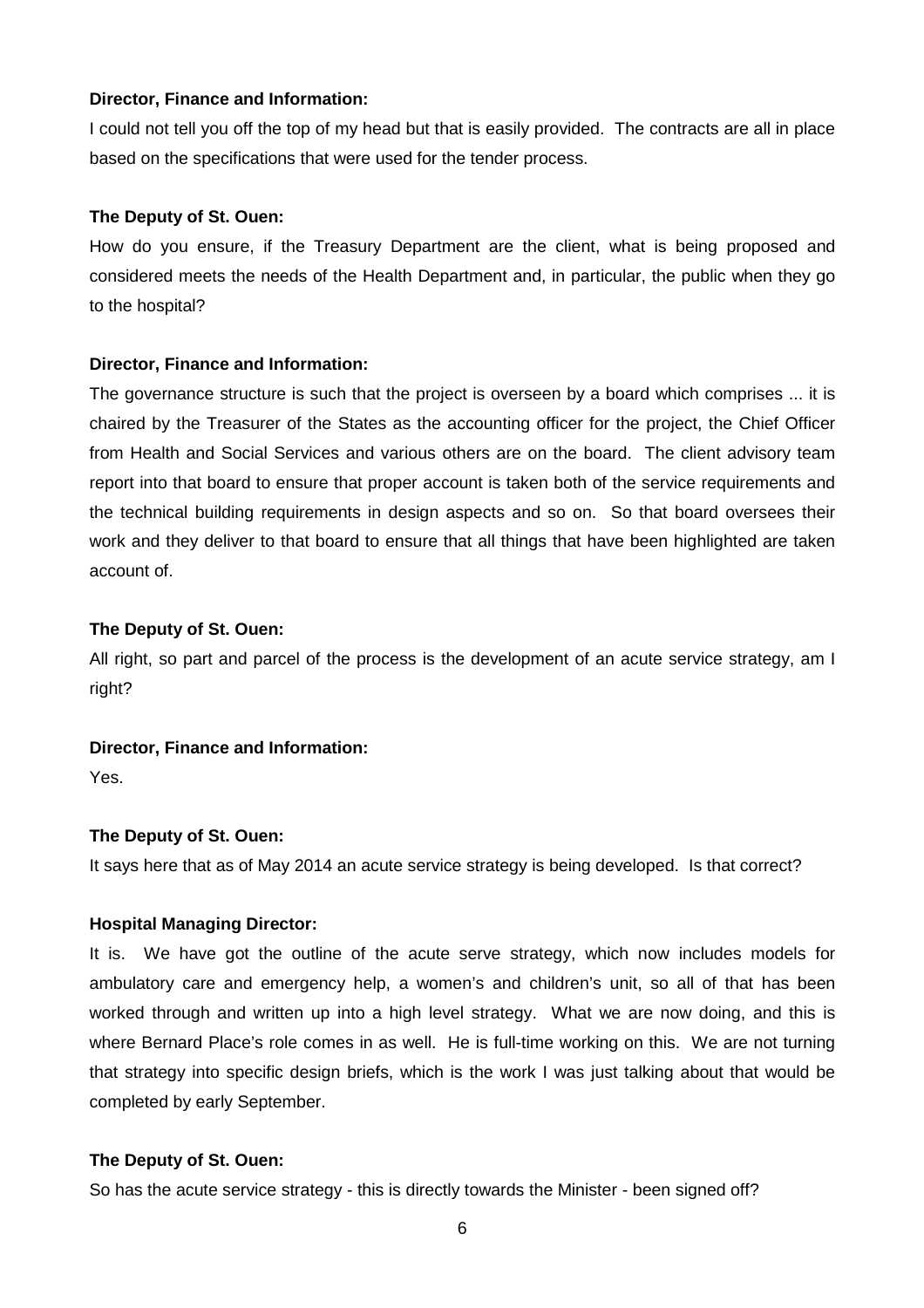## **The Minister for Health and Social Services:**

Not as yet, no. I have seen some drafts of it.

#### **The Deputy of St. Ouen:**

So it has not been completed by May because you are saying it is still being worked on.

## **The Minister for Health and Social Services:**

As Helen just said, obviously there is still a lot of work to do.

## **The Deputy of St. Ouen:**

So when are we likely to be able to see an acute service strategy that we can rely upon.

#### **Hospital Managing Director:**

We can send the documents now so you could see.

#### **The Deputy of St. Ouen:**

Well, why has it not been signed off? Help me understand why you are saying ... at one point you are saying May 2014 it is being completed and then you say: "Well, it has not been signed off yet", we are in July now.

#### **Hospital Managing Director:**

It has been through the project board that we have just been referring to and it has been through the ministerial oversight group. So they have all seen it.

#### **The Deputy of St. Ouen:**

Right, so what is the hold up with the Minister signing it off then?

#### **The Minister for Health and Social Services:**

I think if M.O.G. (Ministerial Oversight Group) have signed it off then it has been signed off and it has been to the Minister, but I do not sign it off. It is M.O.G. that signs it off. But we can give you a copy. I am surprised you do not have a copy.

#### **The Deputy of St. Ouen:**

No, because we have been waiting to see this acute service strategy. We have been asking to see signs of it for some time because obviously we are undertaking a review on the hospital.

#### **Hospital Managing Director:**

We can send it today.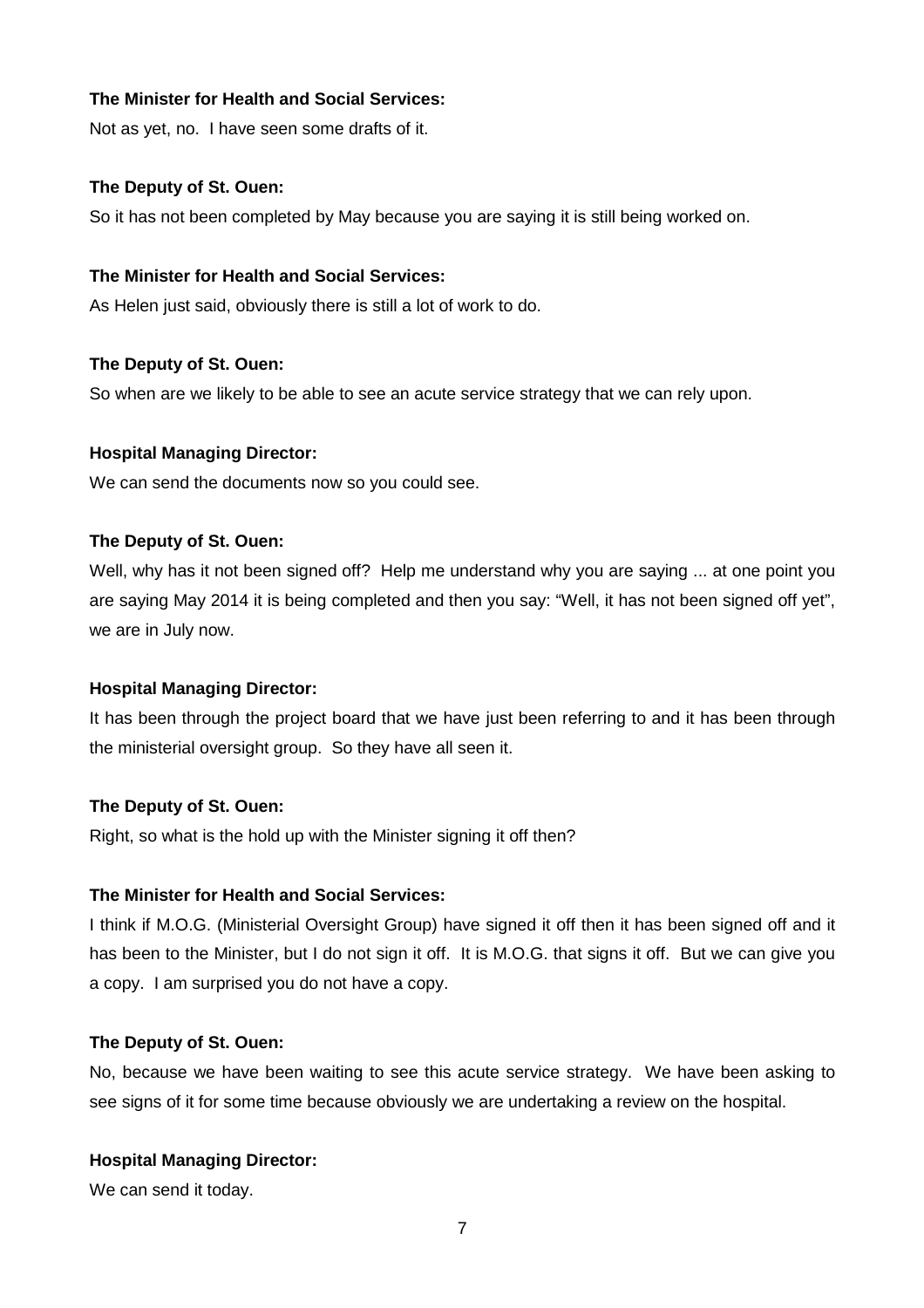Good.

## **The Minister for Health and Social Services:**

I thought we were all up to date with what we have been ... I know Carol and you are liaising well, but if it has not then that is no problem.

## **Ms. K. Boydens:**

It was the summary that we received, it was not ... I do not know if that is the actual document.

## **Hospital Managing Director:**

It is not a big document.

## **Ms. K. Boydens:**

It was acute services strategy summary, I do not know if that is ...

## **Hospital Managing Director:**

Okay, we will make sure you get the full document, but it is not a big document because it is a just the headlines, the design sit underneath it.

#### **The Deputy of St. Ouen:**

So when will the remainder of the work that was before this acute service strategy be completed?

## **Hospital Managing Director:**

The aim is 9th September.

#### **The Deputy of St. Ouen:**

This year?

#### **Hospital Managing Director:**

Yes.

## **Deputy J.A. Hilton:**

Could you give us a little bit more information about the market engagement that is taking place with local and international suppliers to form your outline procurement strategy? Has that been initiated?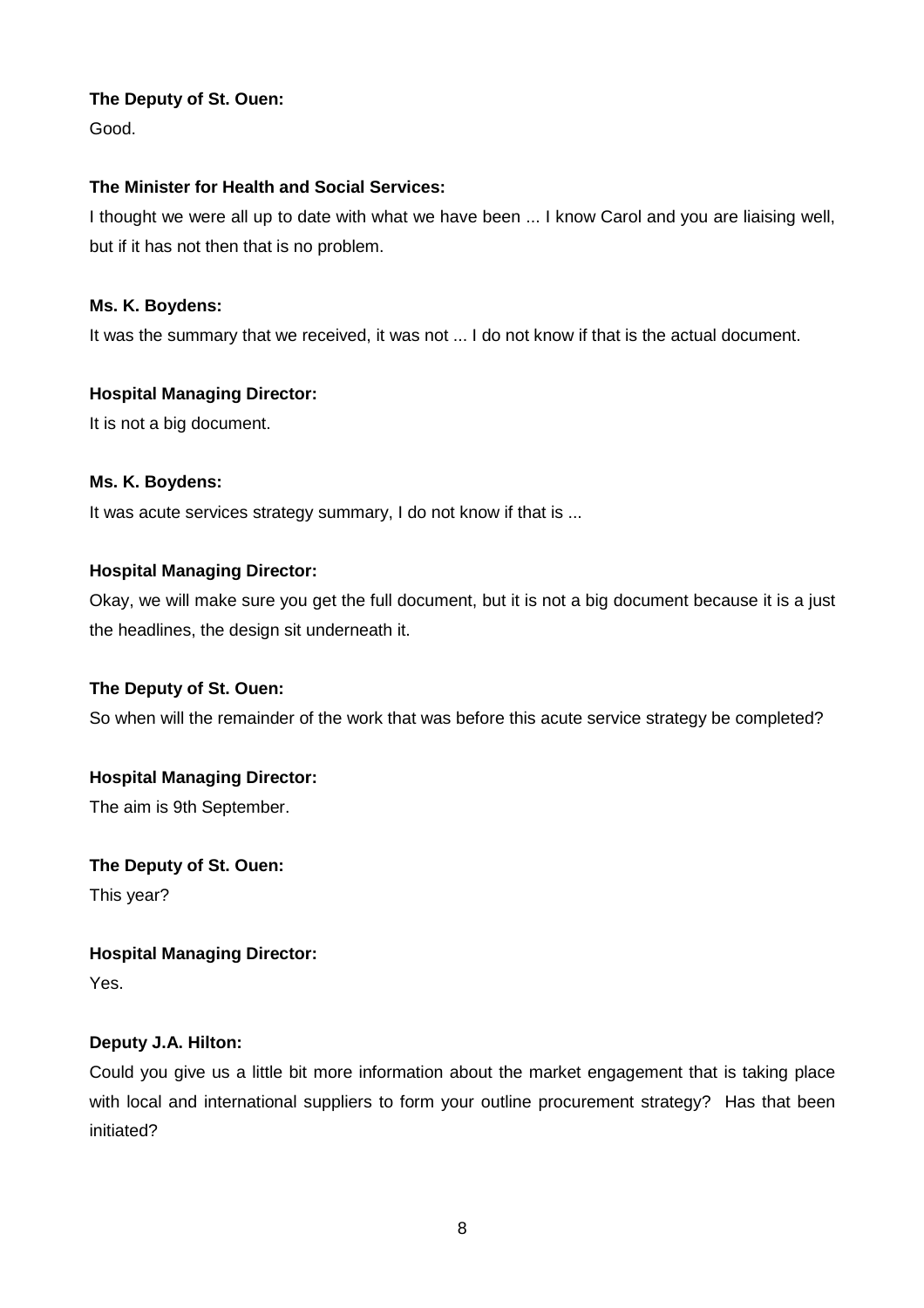## **Director, Finance and Information:**

To be honest, that is probably a question better addressed to the Treasury team who run those engagement sessions. I understand they have run well but not sure that anybody around the table was in attendance at them. But they were for local and international business but ...

## **Deputy J.A. Hilton:**

Okay, can you just remind us exactly where you are with regard to ... is it the outline business case with regard to the dual site option? Are you where you would hope to be at this given time? Is everything progressing as planned?

## **The Minister for Health and Social Services:**

Yes, I think everything is progressing as planned because we are working up the full business case which is what will come to the States in March next year, I think.

## **Deputy J.A. Hilton:**

So the full business case you are expecting to ...

## **The Minister for Health and Social Services:**

The outline business case.

#### **Deputy J.A. Hilton:**

The outline business case you are expecting to produce in March time next year?

## **Hospital Managing Director:**

In March it should go to Council of Ministers ...

#### **Deputy J.A. Hilton:**

Right, okay.

## **Hospital Managing Director:**

... and the full business case in November.

## **Deputy J.A. Hilton:**

Okay, did you have any questions you wanted to ask around the budget side?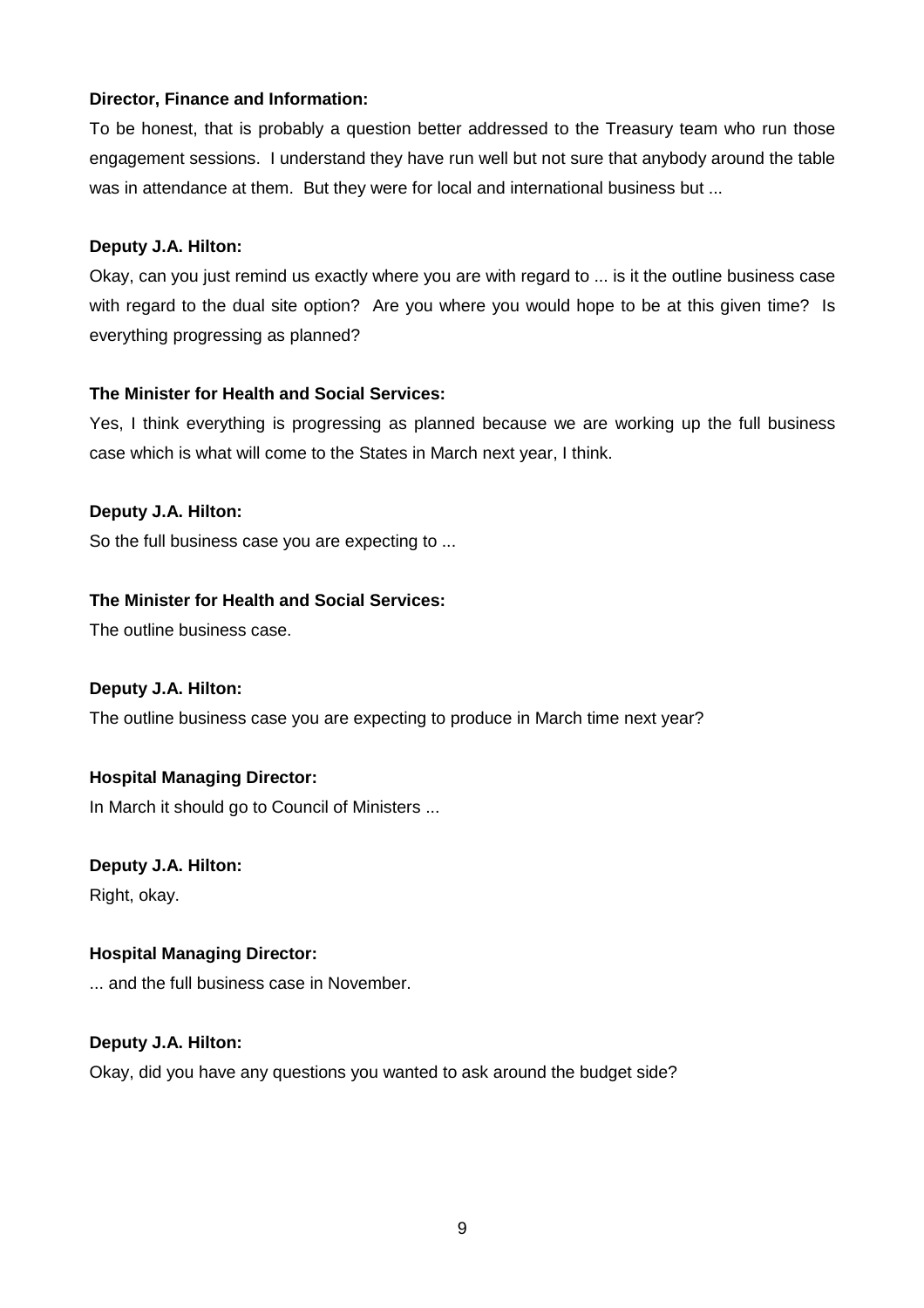I suppose it is related to it. In the Strategic Plan update no mention has been made of the I.T. (Information Technology) strategy in development of improvements to the monitoring and governance arrangements within the hospital. Is there a reason for that?

#### **Director, Finance and Information:**

Not that I am aware of. We do have an I.T. strategy. There it is. I am more than happy to send that to you if it helps. It is dated January 2013 so it may just be an omission from that document but we do have one in our working papers.

#### **Chief Executive Officer:**

I think the issue here is this was a summary report covering all aspects of the Strategic Plan produced by the Chief Minister's Department to update, it could not possibly capture every single aspect of what we were doing, otherwise it would have been much, much bigger.

#### **The Deputy of St. Ouen:**

Part of the problem that I have is that one of the key areas that underpin any development of services in some of the strategic plan priorities is around the delivery and development of the key enablers that were identified in P.82.

[10:45]

One of them was I.T.

## **Chief Executive Officer:**

An information strategy, which is why we have an information strategy for ...

#### **The Deputy of St. Ouen:**

Bearing in mind there have been a number, at least one, critical report written around your I.T. provision, strategy, that currently exists, I just was interested to understand how that fits in the overall what we are doing well and we are pretty confident that we have delivered our priorities as identified in the Strategic Plan.

#### **Chief Executive Officer:**

I do not believe that the P.A.C. (Public Accounts Committee) report criticised our current information strategy. In fact I recall that I attend P.A.C., and one of the members of that group congratulated us on the information strategy.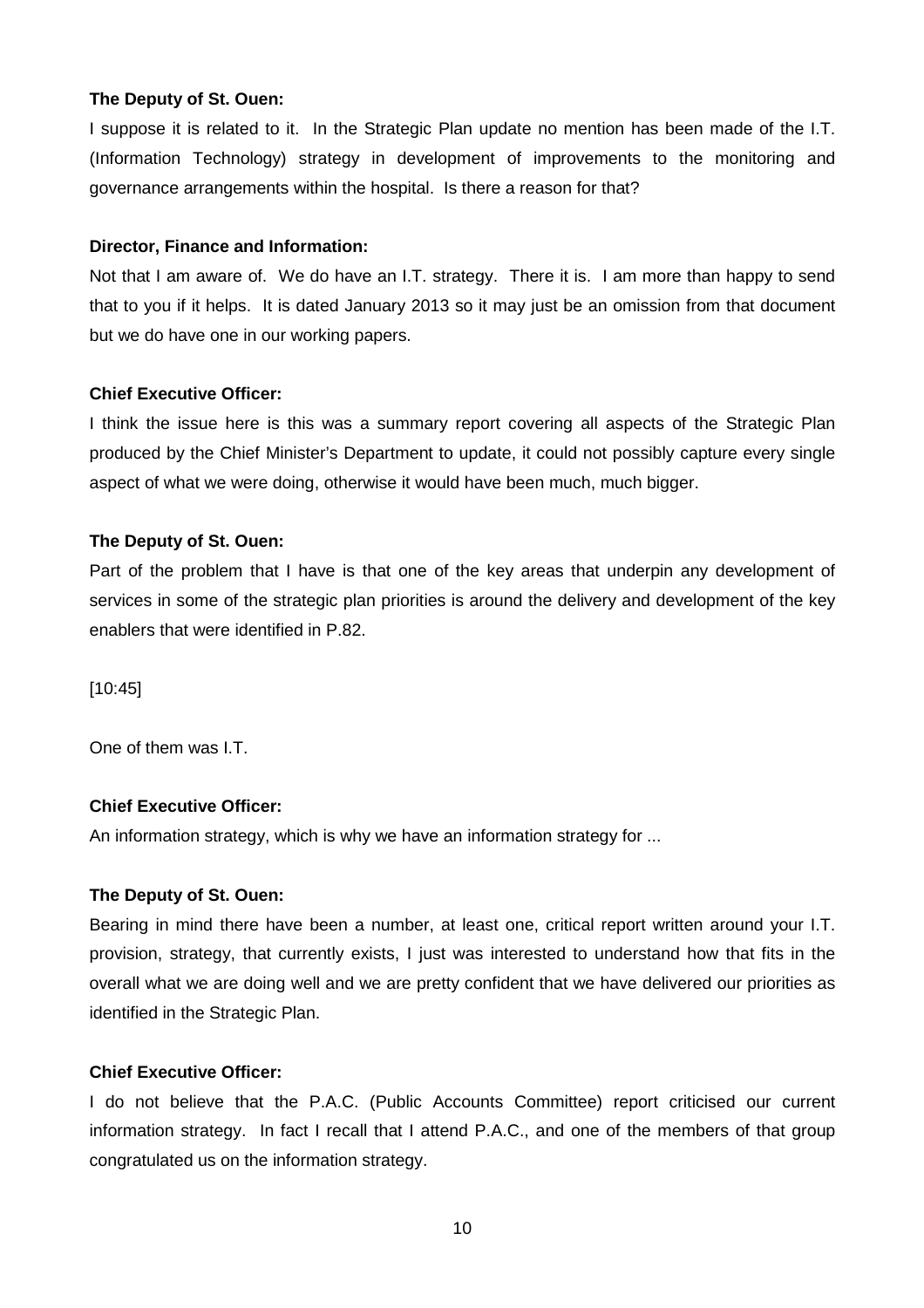The Comptroller and Auditor General in her recent report regarding the use of management information in the Health and Social Services Department operating theatres ...

## **Chief Executive Officer:**

Operating theatres is a separate ...

#### **The Deputy of St. Ouen:**

... is specifically critical of ...

#### **Chief Executive Officer:**

It is but not of our information strategy.

#### **The Deputy of St. Ouen:**

... or it identifies a lack, should I say, of appropriate information to allow management decisions to be improved.

#### **Director, Finance and Information:**

Could I perhaps add to that because, forgive me I do not have a copy of the report in front of me, also in there it does refer to a number of conversations with the Comptroller and Auditor General's team that undertook this work, there is in there a recognition that while those observations had been made that our strategy is designed to address those very issues and to implement our strategy and we will be addressing those issues.

#### **The Deputy of St. Ouen:**

But it specifically mentions that the strategic objectives for your department as whole, as set out in your business plan, and that fact ... then she started on other areas, one of which is effective management of the budget, which obviously we are all keen to have confidence in. If you are not able to provide the appropriate information, which obviously has been highlighted by the C.A.G. (Comptroller and Auditor General), it is very difficult to instil and improve the confidence within the department about how you use the relevant funds.

#### **Director, Finance and Information:**

No, I think it is very important to understand that while there are some genuine factual observations in there where we can improve, there is also an awful lot of information that we do have and we do utilise to inform how we allocate our resources and how we plan. I am sure the director can talk to some of that.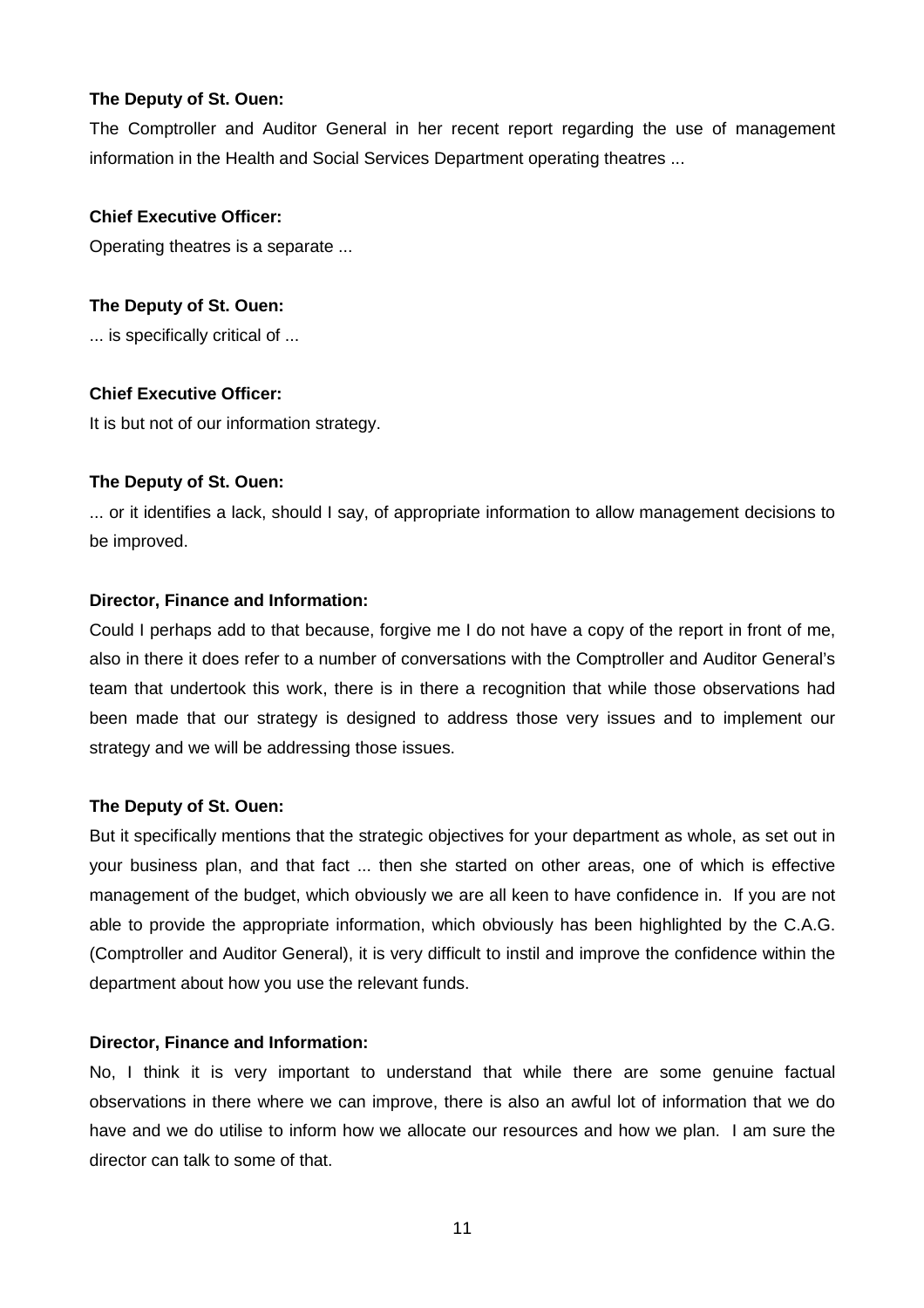I think there are 2 important points here. Firstly, the report you are referring to - and I have a quote from it here - says: "H.S.S.D. (Health and Social Services Department) has recognised the need for management information to underpin health reforms. H.S.S.D. informatic strategy 2013- 2018 aims to ensure that health informatics is an enabler of wider change underpinning service reforms contained in the White Paper. The strategy includes a commitment to deliver integrated reporting in finance, human resources and quality information." So they did recognise we had a strategy in place. But it ...

#### **The Deputy of St. Ouen:**

Yes, right, hang on, let me just interrupt you there because there have been a whole range of reports written around the lack of appropriate management information over many, many years and those words could equally have been included, and probably were, in other reports back in 2006, 2007, 2008, 2009 and 2010 onwards. We are looking for some clear indications that these matters are being taken seriously and that we are able to rely on the fact that the appropriate information is being collected and used because we have statements that theatres are reaching capacity and so on and so forth, and yet we have other reports that say: "Well, it is very difficult to judge whether that is really the case because we do not have the information."

#### **Hospital Managing Director:**

Let me reassure you about information we do collect because we do recognise that our system is not as easy to use as the other theatres systems. It is not as automated, it is quite labourintensive but we manually collect data now that we are using all the time and I have a table here that we collect what patients go to theatre, what their procedure is, what the procedure type is, the anaesthetic length, who was the operator, which theatre did they go to, how many other staff were there, how long did it take, when did it start, when did it finish, was there any time between cases, which ward were they going to, was it an emergency, was it planned, what time did they leave recovery? All of that is collected for every patient now. What they are suggesting is that we are perhaps not doing it in the most efficient way, which is true because it is a manual system.

#### **The Deputy of St. Ouen:**

I think it is more than that. It is not just a case of not doing it in an efficient way, I think they were surprised first of all that the information was not being collected in electronic form when you have an I.T. strategy in place that has already be funded.

## **Hospital Managing Director:**

It is added to our electronic system.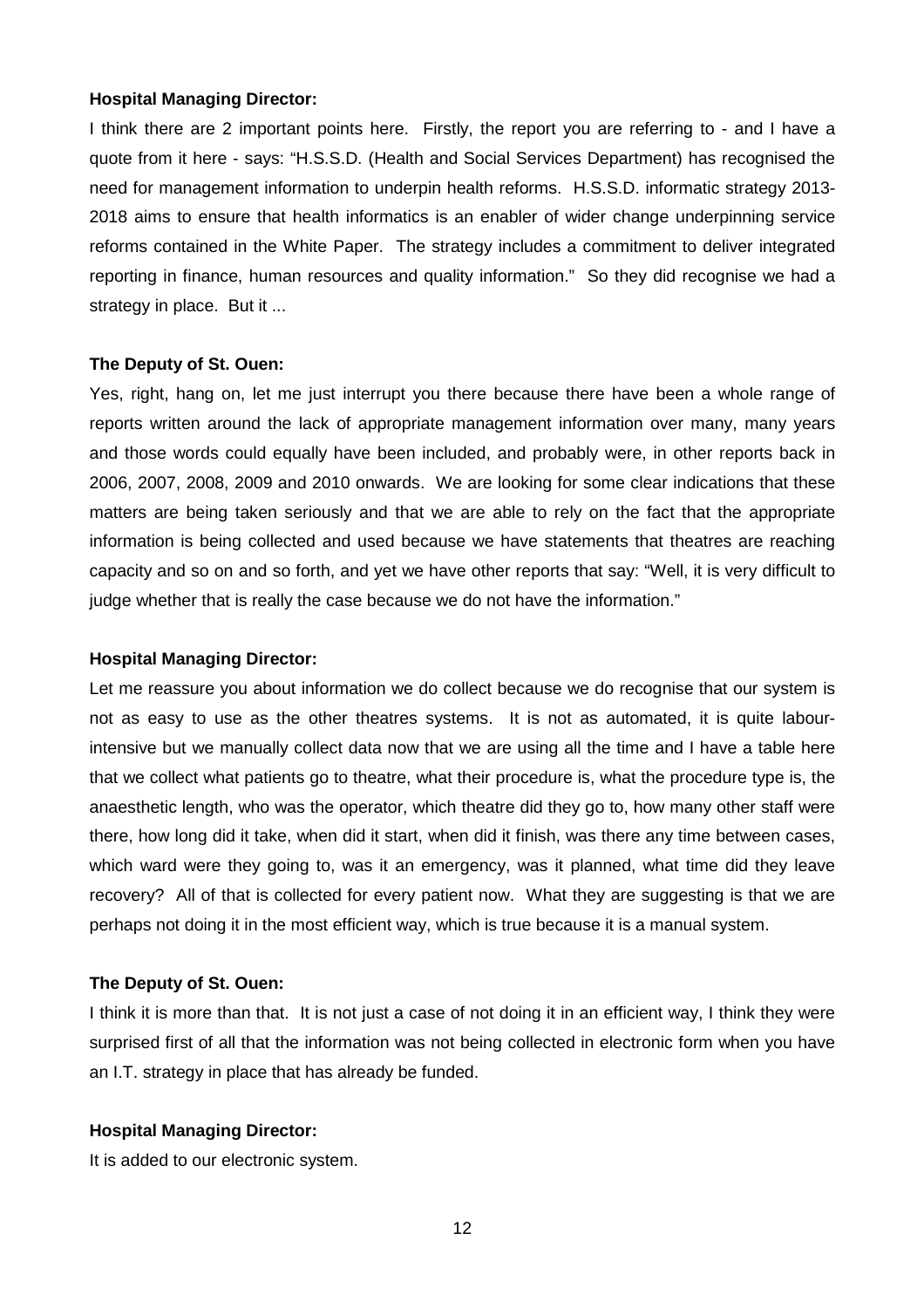To some degree, but the reality is that one of the main conclusions is that improvements to management information should be seen as a priority. We have even mentioned that in some of the reviews that we have undertaken over the past 3 years. It might not be relating to the theatre but other areas. This is a concern.

## **Hospital Managing Director:**

It is, absolutely.

#### **The Deputy of St. Ouen:**

We are looking for real, real, assurances from the Minister and yourself that this is going to be treated as a priority and we are going to end up with being able to have confidence in the information that comes from your department, which will be spread not to just States Members and scrutiny panels but the public as a whole.

## **The Minister for Health and Social Services:**

A lot of information, as Helen said, is being collected, perhaps not in the up-to-date way that it should be collected but as Helen said and I would add to that to reassure you that information, especially in theatres, is being collected and we do take it seriously because that is the whole point of having the I.T. strategy going forward. I.T. in the future hospital of course will be vital.

#### **Deputy J.A. Hilton:**

At a previous hearing I think you informed us that you were in the process of employing 3 key personnel for the I.T. work. Have they all been employed now and in post?

#### **Hospital Managing Director:**

These are sitting in Jason's department.

#### **Director, Finance and Information:**

Let me just talk to that. The first of those has been employed in the new post, now the second advert is out, recruitment has closed, without going into too much detail, there have been 2 applicants and I have now applied to the Population Office for a licence to seek somebody with the relevant skills.

#### **Deputy J.A. Hilton:**

Right, so are you confident then, going forward, that you have the funding available to improve the I.T. system that you currently have to cover the points that are being made in the report?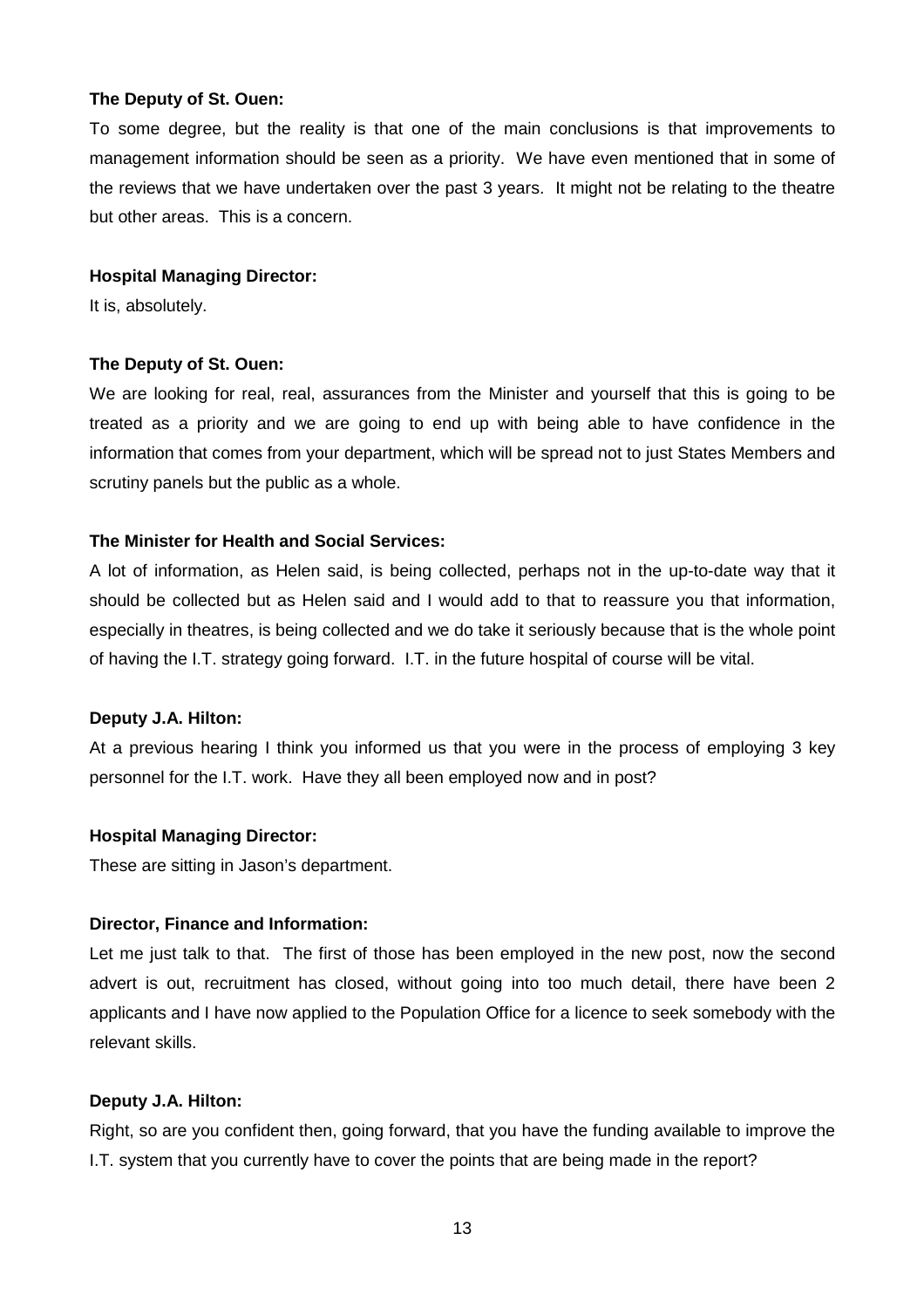## **Chief Executive Officer:**

I do not think we can be confident about funding in the current situation.

## **Deputy J.A. Hilton:**

Can I ask you, in the business plan, the Medium Term Financial Plan for 2016 to 2018, have you got a bid in there for additional monies to implement ...

## **Chief Executive Officer:**

The process has not started, there is work ongoing around a long-term revenue plan and we have built in the appropriate figures into that. But obviously we also have to look at, very carefully, what we do in 2015, given the recently published budget information.

## **Director, Finance and Information:**

Those figures that we have provided to inform the long-term revenue planning process we have also provided to P.A.C. so if you wanted that background information I am sure Kellie can access that for you.

## **Deputy J.A. Hilton:**

All right, thank you very much.

## **Hospital Managing Director:**

Could I also add that we are not standing still. This year we have implemented the order comms systems, which is having a massive clinician positive impact on patients, and that means people can order tests electronically and get all their results electronically so that we are not filling in bits of paper any more. So each system is being added but it takes a lot of effort to get each of these systems in and we are planning for lots of other systems that would go in. So the theatres, we can do a lot of those recommendations without cost but we might prioritise other clinical systems before a theatre system.

#### **Deputy J.A. Hilton:**

Can we move on now, please? Thank you. Just on to waiting lists. At our last quarterly hearing you mentioned that that orthopaedics and gastroenterology were problem areas of the hospital regarding waiting times, stating that orthopaedics is unacceptably long at 28 weeks. Are you able to tell us whether you have made any inroads into the waiting lists, particularly in orthopaedics and gastroenterology?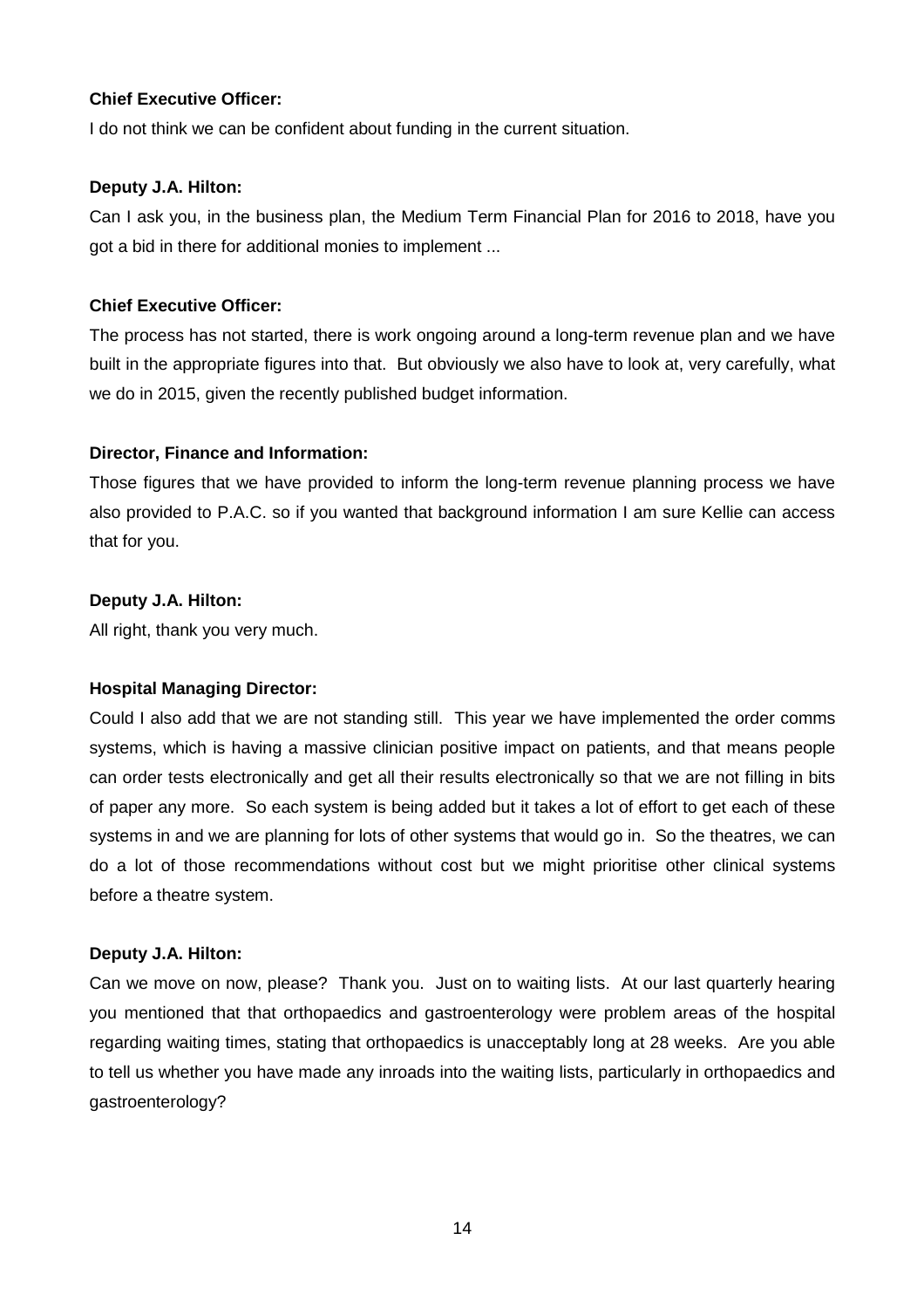#### **The Minister for Health and Social Services:**

Yes, we have and rather than me singing their praises, because I know that Helen and her team have worked extremely hard, and all the consultants too, to get that waiting list down, Helen, I am sure it is better coming from you.

#### **Hospital Managing Director:**

Yes, you are right we have been talking about initiatives we have been doing in orthopaedics. They have shown some significant progress. In December 2013 there 1,336 patients waiting for their first outpatient appointment, with 705 having waited more than 12 weeks. As of the 1st July this year, there is 708 waiting for their first appointment, with 76 waiting over 12 weeks. So that is an 89 per cent reduction in long-waiters for outpatients.

#### **Deputy J.A. Hilton:**

Okay, that is good. So has that come about because of the appointment for the fourth orthopaedic consultant?

#### **Hospital Managing Director:**

No, we have got locum cover that we have had in. It is also because we have changed the clinic templates, we have increased the numbers of patients we are seeing, we are validating lists and we appointed the advocacy(?) nurse.

#### **Deputy J.A. Hilton:**

I think in our previous hearing there was mention of a fourth orthopaedic consultant being ...

#### **Hospital Managing Director:**

A locum, yes.

#### **Deputy J.A. Hilton:**

A locum consultant coming in from June, did that happen? That is the one that you have employed as a consultant, okay. So, just to confirm, so at the 1st July you had 708 patients on a waiting list and only 76 that had been waiting for more than 12 weeks. How many of those 76 who have been waiting more than 12 weeks require procedures that maybe the expertise is not here to carry that out?

#### **The Minister for Health and Social Services:**

Which, expertise or procedures? They are slightly different.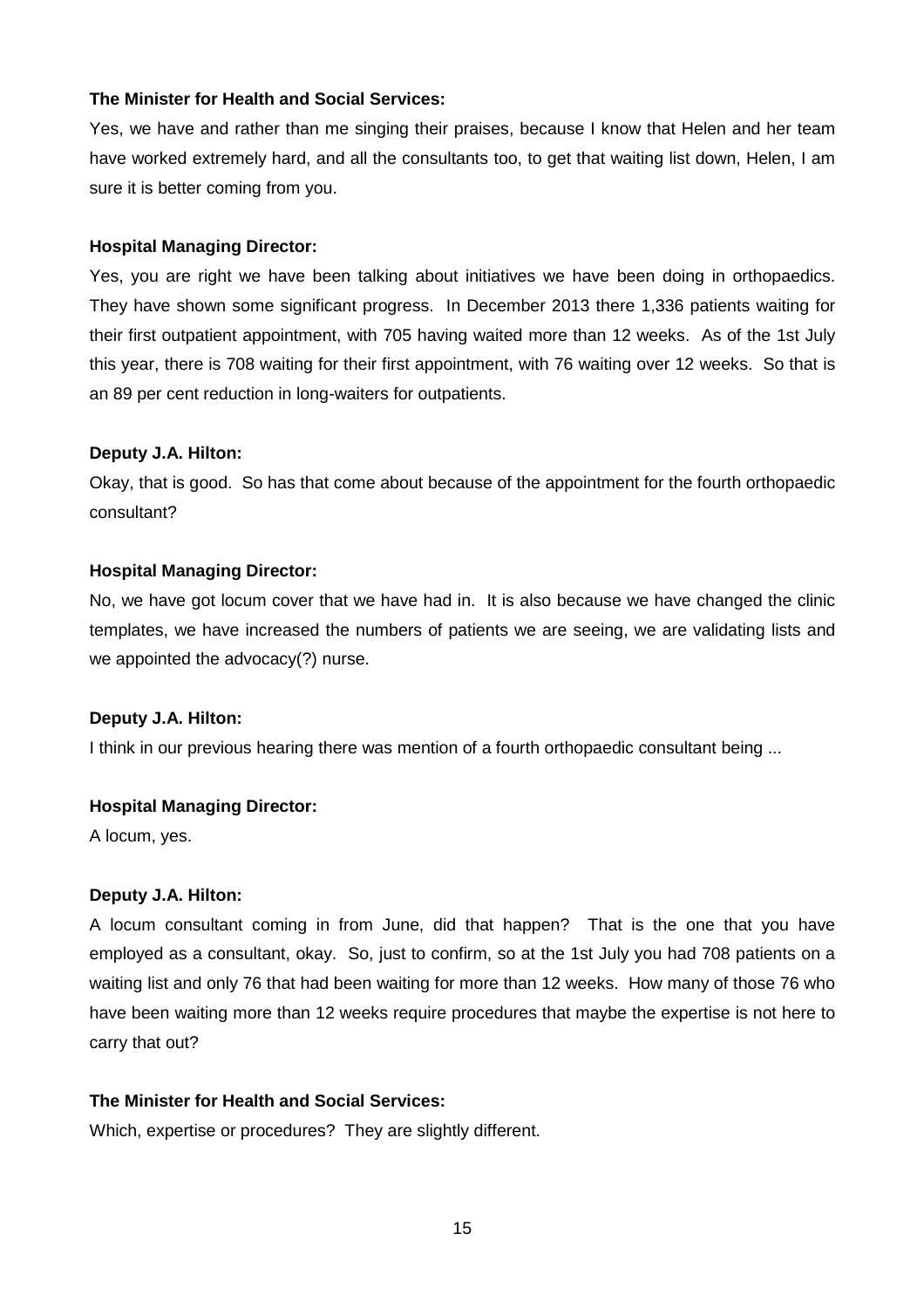## **Deputy J.A. Hilton:**

I believe in the past you have had somebody come in from the U.K. (United Kingdom) to carry out quite complex surgery with shoulder injuries and things. So I was wondering how many of the 76 are patients are waiting for a specialist or more complex procedures.

## **Hospital Managing Director:**

I probably need to clarify, they are waiting for their first outpatient appointment not procedures. In terms of procedures, in the last 3 months orthopaedics have reduced the number waiting for a procedure by 30 per cent and the number waiting over 12 weeks by 26 per cent. Patients needing a specialist, a different surgeon, a visiting surgeon, will be included in these numbers. So they are not measured separately.

## **Deputy J.A. Hilton:**

Do you think they should be measured separately, in that you are relying on a specialist coming in from the U.K.? I know historically there have been long waits involved.

## **Hospital Managing Director:**

I do not see why a patient needing a shoulder operation should wait any longer than a patient waiting for anything else.

#### **Deputy J.A. Hilton:**

Well, maybe it is just that they were all waiting too long a year ago.

## **Hospital Managing Director:**

I agree, but it is coming down.

#### **Deputy J.A. Hilton:**

Okay, all right.

## **Chief Executive Officer:**

I think there was a particular instance, was there not, that we investigated, a set of circumstances, where somebody had waited a long time but that is not the norm.

#### **Deputy J.A. Hilton:**

Okay, as far as the gastroenterology ...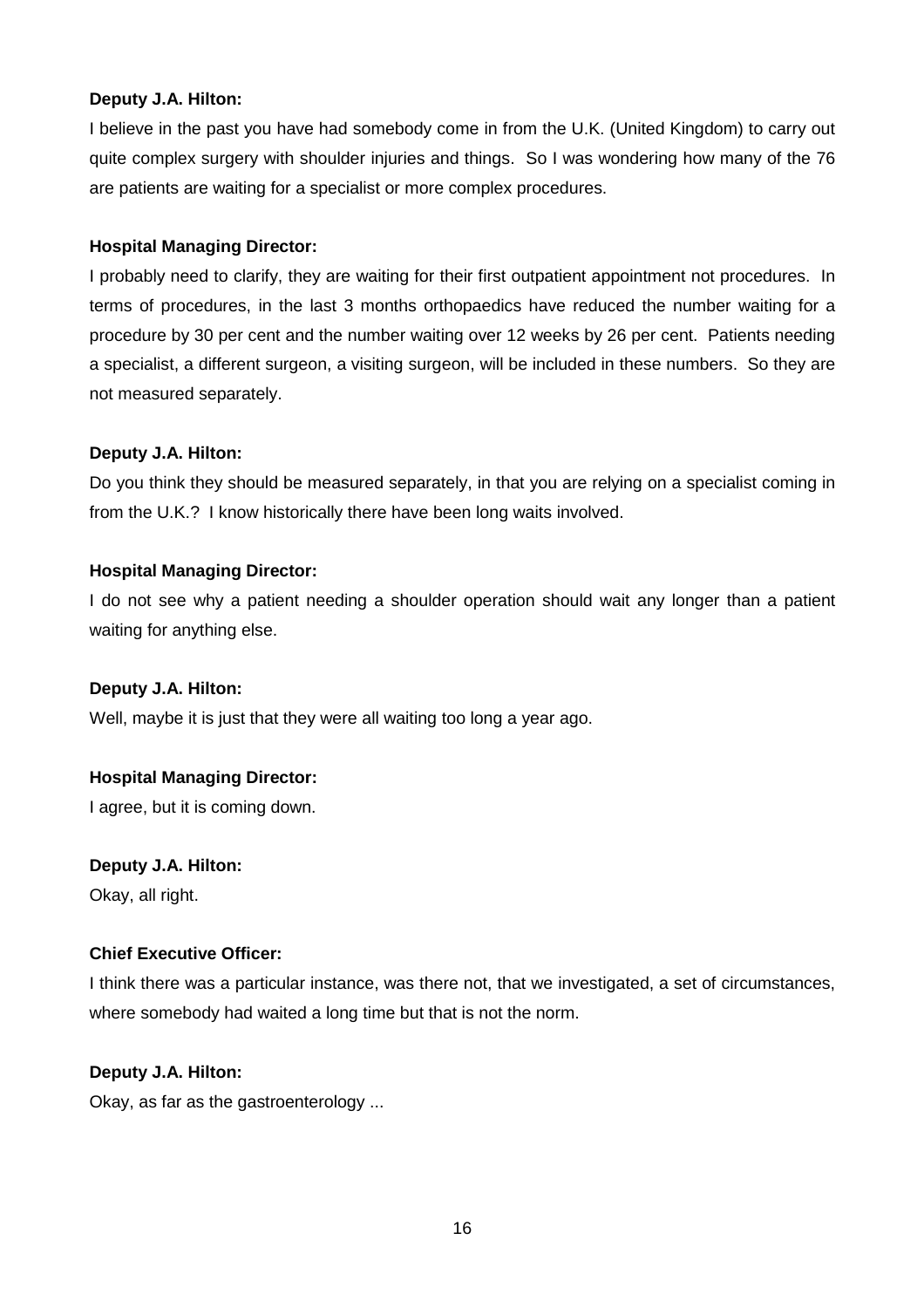## **The Minister for Health and Social Services:**

I could see scrutiny asking us the question if we did separate them, why are you separating them because they are waiting so ...

## **The Deputy of St. Ouen:**

Just before we move to another subject, with regard to the orthopaedics, just for the sake of clarity, could you tell us the average time from referral to treatment?

## **Hospital Managing Director:**

No.

**The Deputy of St. Ouen:**  Why not?

## **Hospital Managing Director:**

Because we do not measure average time from referral to treatment. We measure time from referral to outpatient and we measure time from going on the waiting list to getting a procedure.

#### **The Deputy of St. Ouen:**

But surely it is a matter of adding up the 2 and doing a small, simple calculation, is it not?

## **Hospital Managing Director:**

No, because in between those you might have lots of diagnostic tests and follow up appointments.

#### **The Deputy of St. Ouen:**

Yes, but that is all part and parcel of the referral process, is it not?

#### **Hospital Managing Director:**

It is. But as I have said before we do not have a system ...

#### **The Deputy of St. Ouen:**

So then your figures are misleading, or could be considered to be misleading.

#### **Hospital Managing Director:**

I am not claiming it is from referral to treatment time. That is the way the U.K. measure and, as I think we have said here before, we do not have a system in place that measures that same pathway in the same way.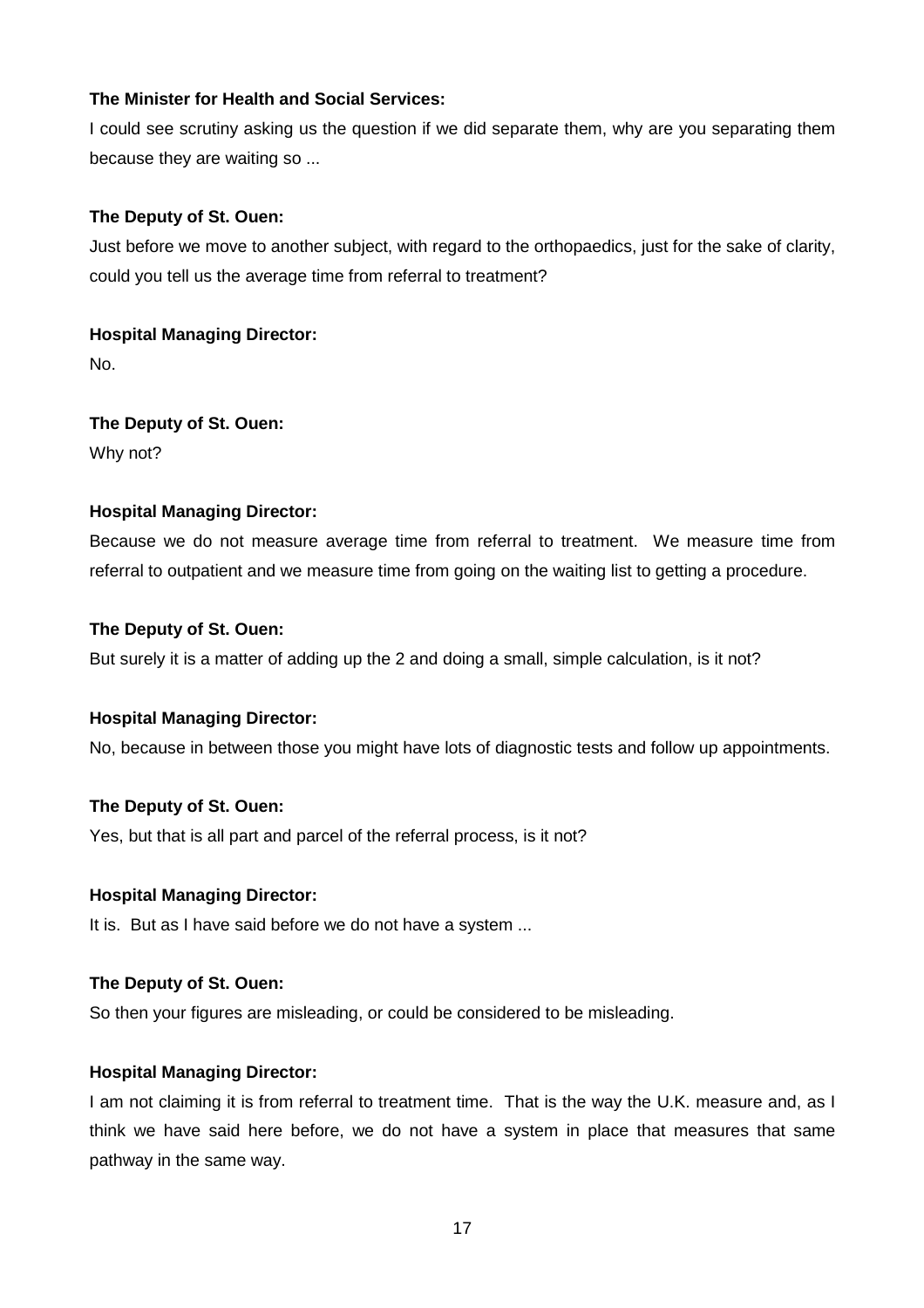So why have we not got a system in place, whether it is based in the U.K. or not? Why can we not have confidence in the services we provide to provide figures from referral to treatment for a whole range of different ...

#### **Hospital Managing Director:**

It is not about having confidence. We can talk to patients about how long that process will take, this is about us deciding whether or not it is the measure we want to use and at the moment we are using the measures to first outpatient and to procedure.

#### **The Deputy of St. Ouen:**

But we come back to the management of the hospital and demonstrating the efficiency and the value for money element of the hospital. If you cannot provide or are unable to provide simple information around referral to treatment and then use it to consider how effective your different groups are, how else do you do it? Explain to me, how else? If you have not got that information, basic information, what other methods are you using?

#### **Hospital Managing Director:**

We use all the methods that we are using now, which is we know exactly how many patients are waiting to come in, when they are going to be seen, who is going to see them, when they are being followed up and how long it is going to take to get them to theatre.

#### [11:00]

We have all the information that we need to be able to manage the service operationally, we just have not, at the moment, measured it in a total pathway.

#### **The Deputy of St. Ouen:**

But surely if you ... you cannot presumably claim that ... you might be able to claim, should I say, that one area's waiting period is being reduced but you cannot then go on to say: "And, by the way, the period from referral to treatment is also reduced" because it could be that all the emphasis has been placed on dealing with people at the referral and more time now is being taken between referral and treatment.

## **The Minister for Health and Social Services:**

We are not saying that. We have got the different times from first referral and to having a procedure. We are not saying what you are saying.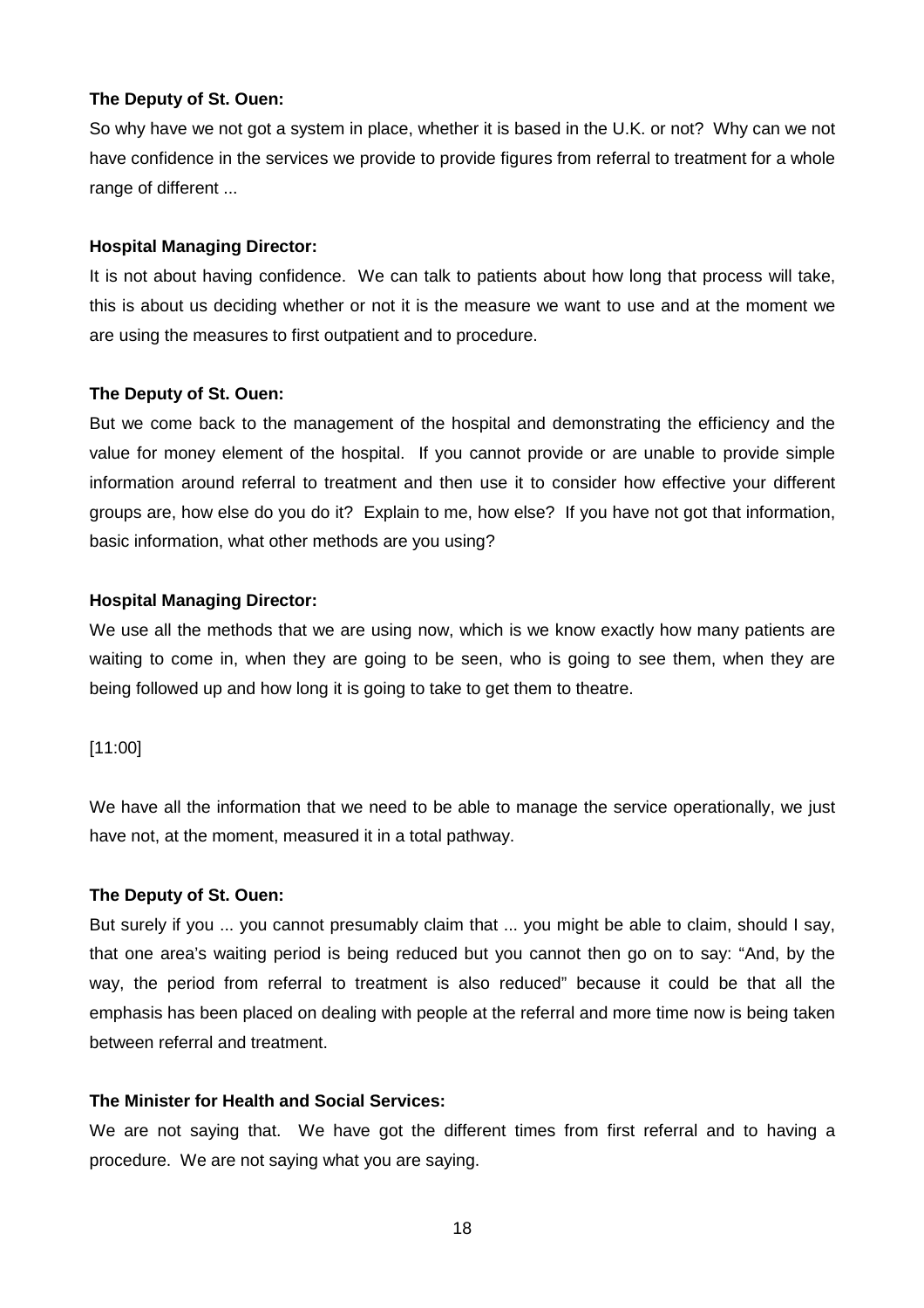Let me ask a slightly different question, what is stopping you from providing referral to treatment figures for each, be it orthopaedics or other paediatrics and so on and so forth. What is stopping you from being able to provide that information?

#### **Hospital Managing Director:**

We would have to reconfigure our system to measure that, because they are 2 episodes.

#### **The Deputy of St. Ouen:**

Right, is that planned?

#### **Hospital Managing Director:**

Not at the moment because I have other priorities. I would much rather have some clinical information systems that improve clinical treatment and benefit than spend the time and effort doing that one at the moment.

#### **The Deputy of St. Ouen:**

But obviously with all the issues that continue to be raised the public around waiting times and so on and so forth, do you not think that this particular outcome or measurement of outcome would be extremely useful for the Minister and others to use to demonstrate practically that the hospital is meeting the people's need, are paying attention to the concerns raised and are doing something about it?

#### **Hospital Managing Director:**

It would be a useful tool for the Minister to use but in conversations with the Minister we would much rather improve the safety by having things like e-prescribing and e-discharging as systems we would rather spend our time implementing now rather than a process counting measure.

#### **The Deputy of St. Ouen:**

So you are saying basically that you are playing catch up and that we have not even got what I call the basic information and systems in place that allows to provide the information that has been readily available in the U.K. for years.

#### **The Minister for Health and Social Services:**

No, you have put some words that are not quite right. We just do not collect the information in the same way as U.K. does, and I have said that many times.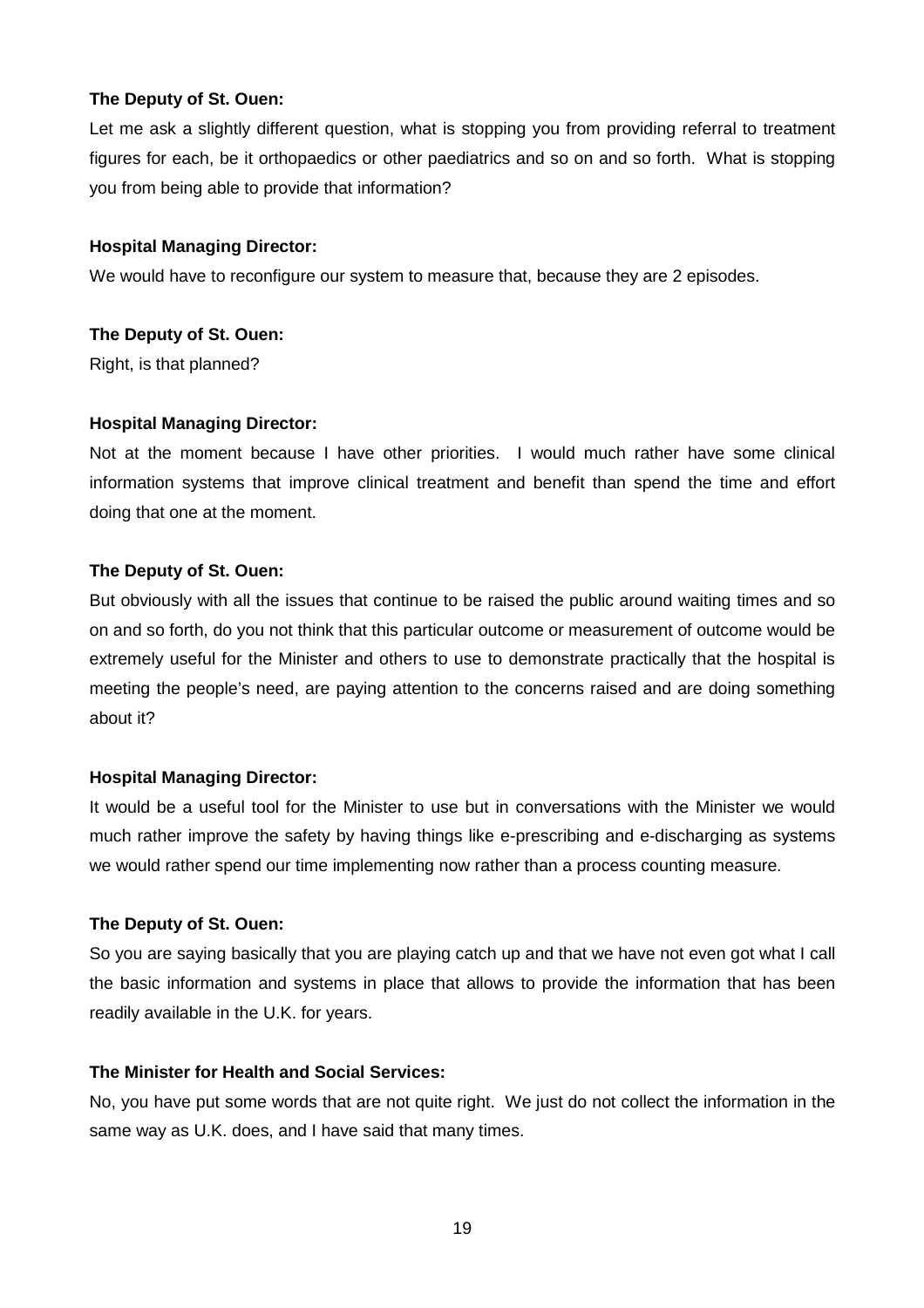The issues that continues to be raised, Minister, and I am going to stop here, is that regularly reports are written about the hospital and one of the areas they end up focusing on is the lack of appropriate information to help with the management, help with the governance systems and so on and so forth. Now, it is all very well for you to be going ... you are saying: "We do not do it like the U.K., we do something else" but if your information was as reliable as you say it is then you would not have the comments that are continually being made around the information.

#### **The Assistant Minister for Health and Social Services:**

It is about measurement, James, it is not about treatments. No, it is a National Health Service measurement and we do not work on that, we work on reducing each element of the patient's journey through the hospital. That is where our focus is rather than looking how long it takes before and do we meet the targets set by the National Health Service.

#### **Deputy J.A. Hilton:**

Just to clarify, for my sake, so it is measured in time to the first outpatient appointment and then to the first procedure?

#### **Hospital Managing Director:**

Yes.

**Deputy J.A. Hilton:**  Have you got the average waiting times for those 2?

**Hospital Managing Director:** Yes, not with me.

**Deputy J.A. Hilton:**  Not with me.

#### **Hospital Managing Director:**

Well, I have outpatients with me not inpatients.

#### **Deputy J.A. Hilton:**

Okay, could you possibly send us those, please? Okay. Just before we leave the subject of waiting lists, gastroenterology had ... if you could just brief us on how you are doing with gastroenterology because I know last time we met 4 months ago there was a very, very long wait.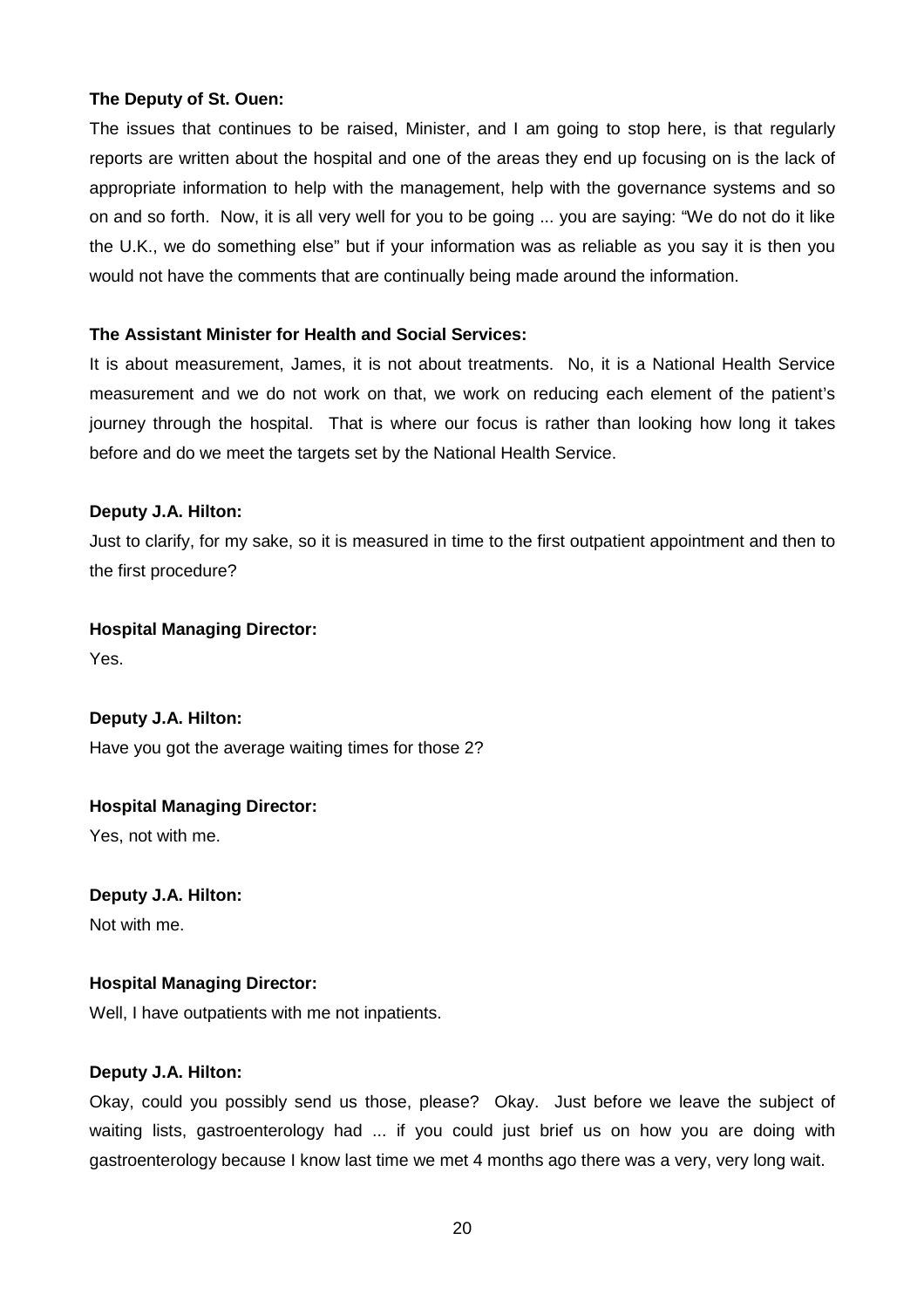Included in the collection of gastroenterology are some urology procedures. They have some quite long waits at the moment. We have appointed our new urologist, we have still got one parttime visiting consultant and he has put on lots of extra clinics and he is doing some initiative lists at the moment just to clear some those scope treatments. The average wait in June for gastroenterology for their first outpatient appointment was - and this is in days, I am afraid - 81 days, so under the 90 days.

#### **Deputy J.A. Hilton:**

So 81 days.

#### **Hospital Managing Director:**

Yes, is the average in June.

#### **Deputy J.A. Hilton:**

So that is just under ... 11 weeks, yes. Okay, so 81 days to first outpatient appointment. Okay, so what about surgery, if surgery is required. Do you keep that data?

#### **Hospital Managing Director:**

I have not got that with me, yes.

#### **Deputy J.A. Hilton:**

It would be really helpful if we could have that sort of data as well. There is just a question I wanted to ask you around your new programme of bowel screening. When you introduced the bowel screening programme ... does that fall under gastroenterology?

#### **Hospital Managing Director:**

That is where it is undertaken, yes.

#### **Deputy J.A. Hilton:**

It is undertaken in gastroenterology. So when you introduced your new bowel screening programme, did you have a completely separate pot of money and resource to do that?

## **The Minister for Health and Social Services:**

We did.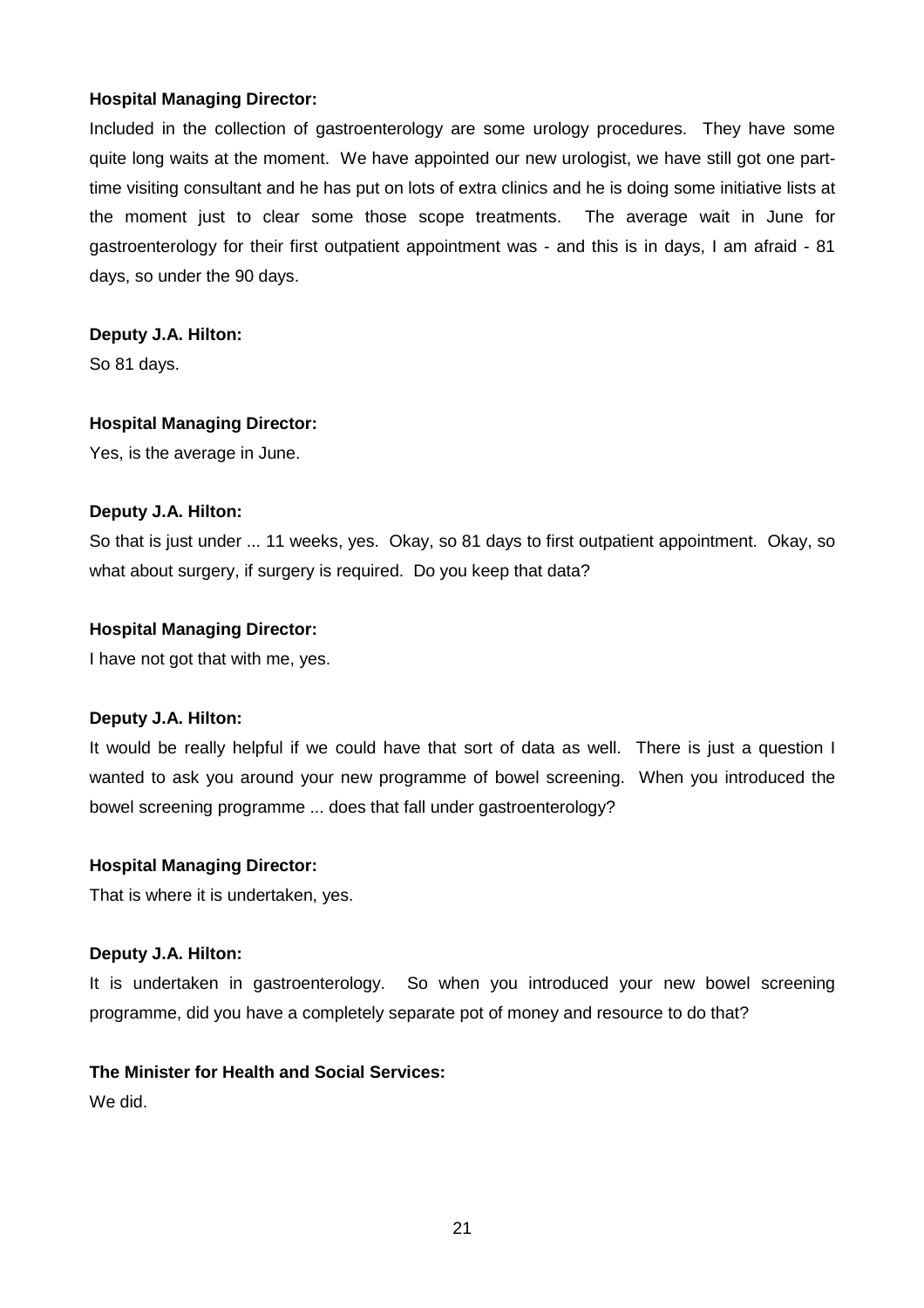## **Deputy J.A. Hilton:**

You did, so introducing the bowel screening programme did not have any knock-on effect on the waiting list?

## **The Minister for Health and Social Services:**

No, because it was a public health initiative, like the mammogram ...

## **Deputy J.A. Hilton:**

Okay, so where did that pop of money come from? When did you bid for that? Was that in the previous Medium Term Financial Plan or something?

## **Director, Finance and Information:**

It would have ... I cannot remember from memory, I can let you know. It is in the books, I just cannot remember.

## **Deputy J.A. Hilton:**

That would be really helpful. We are just interested to understand where the funding came from so that would be really good, thank you.

## **The Deputy of St. Ouen:**

In regard to the gastroenterologist, at our last hearing you said you were planning to bring in locum Staff, has that happened?

## **Hospital Managing Director:**

Yes.

## **The Deputy of St. Ouen:**

How many staff have you brought in?

## **Hospital Managing Director:**

We have been bringing in staff on a frequent basis, they are not here permanently, so they will come in and they will work for a week and clear some outpatient appointments and then they will come back and do another week, because these are doctors that have jobs elsewhere.

## **The Deputy of St. Ouen:**

Right, because at the time you told us that you would bring down the waiting time quite rapidly, so just remind us what was the waiting period before you brought in the locum staff and what is the period now?

22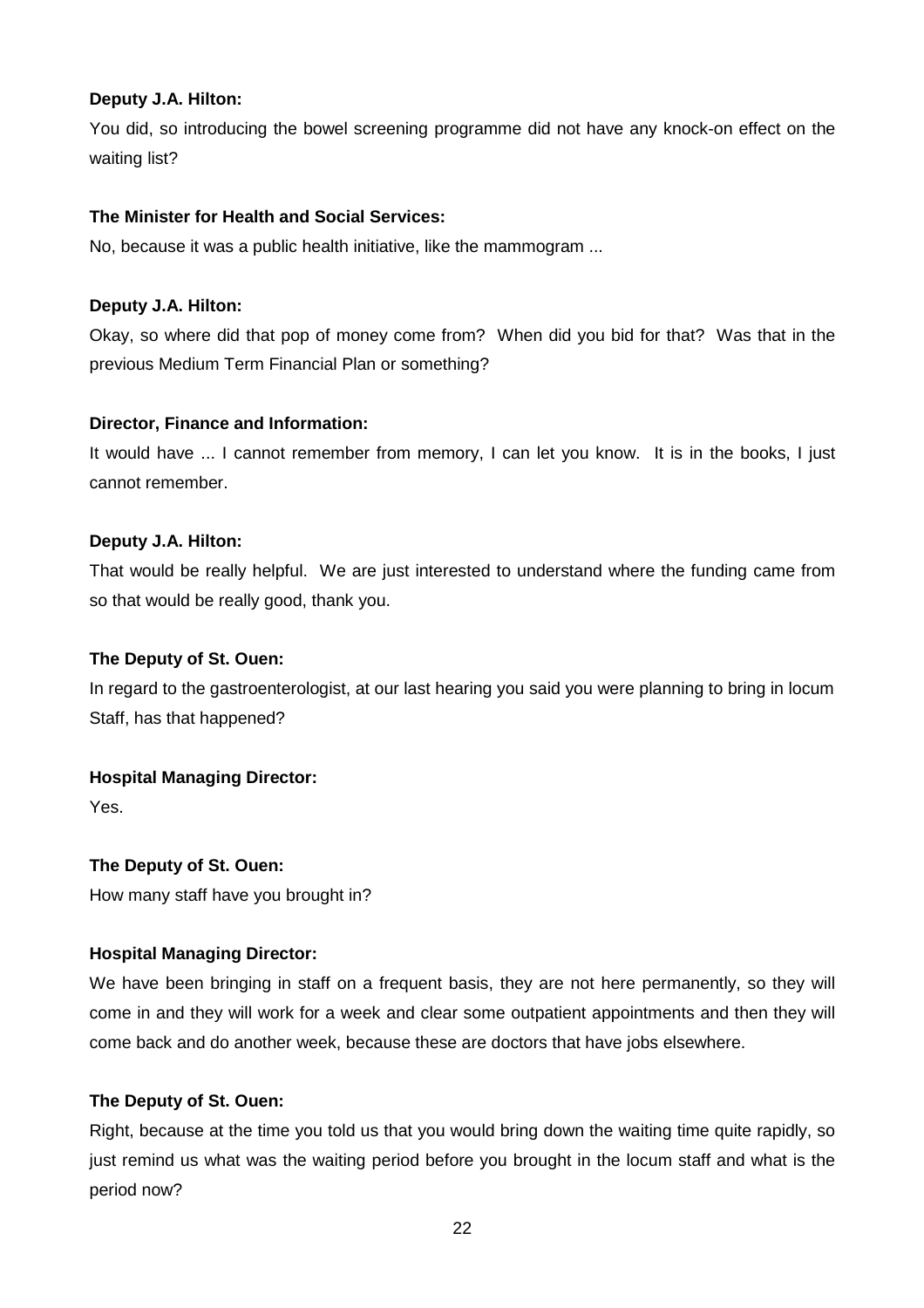I do not have the actuals with me so I might not be as accurate as I ought to be, but the fact that our average is now under 90 days is a considerable improvement.

#### **The Deputy of St. Ouen:**

If you are simply catching up with work at the moment using locum staff, what assurances can you give us that that waiting time will be reduced and, secondly, that it can be maintained at a much lower level?

#### **Hospital Managing Director:**

Each of our services are doing their capacity and demand modelling as part of an annual review anyway but also as part of the work that Bernard's working through with them looking at the design for the new hospital. So we will know ... the terminology we use is removing the backlog of people waiting and then can you sustain that going forwards. So each of the specialities would be looking at whether or not they have got sufficient staff, sufficient clinics, sufficient theatre time to keep on top of lower waits.

#### **The Deputy of St. Ouen:**

So you are saying we are going to have to wait until we have got the new hospital in 10 years' time before we see any improvement?

#### **Hospital Managing Director:**

No, no, I am saying that is a piece of work that we should review on an annual basis and is happening as part of Bernard's work right now.

#### **The Deputy of St. Ouen:**

Right, so when will you be able to give us a clear indication that you have handle on this and that waiting times have reduced and going to be able to be kept at that level?

#### **The Minister for Health and Social Services:**

Waiting times have reduced significantly.

#### **Hospital Managing Director:**

We could ... the next scrutiny.

#### **The Deputy of St. Ouen:**

Right, so you are confident that with the work that is going on, that the times will reduce still further and you will be able to maintain them ... do you have a target period of time?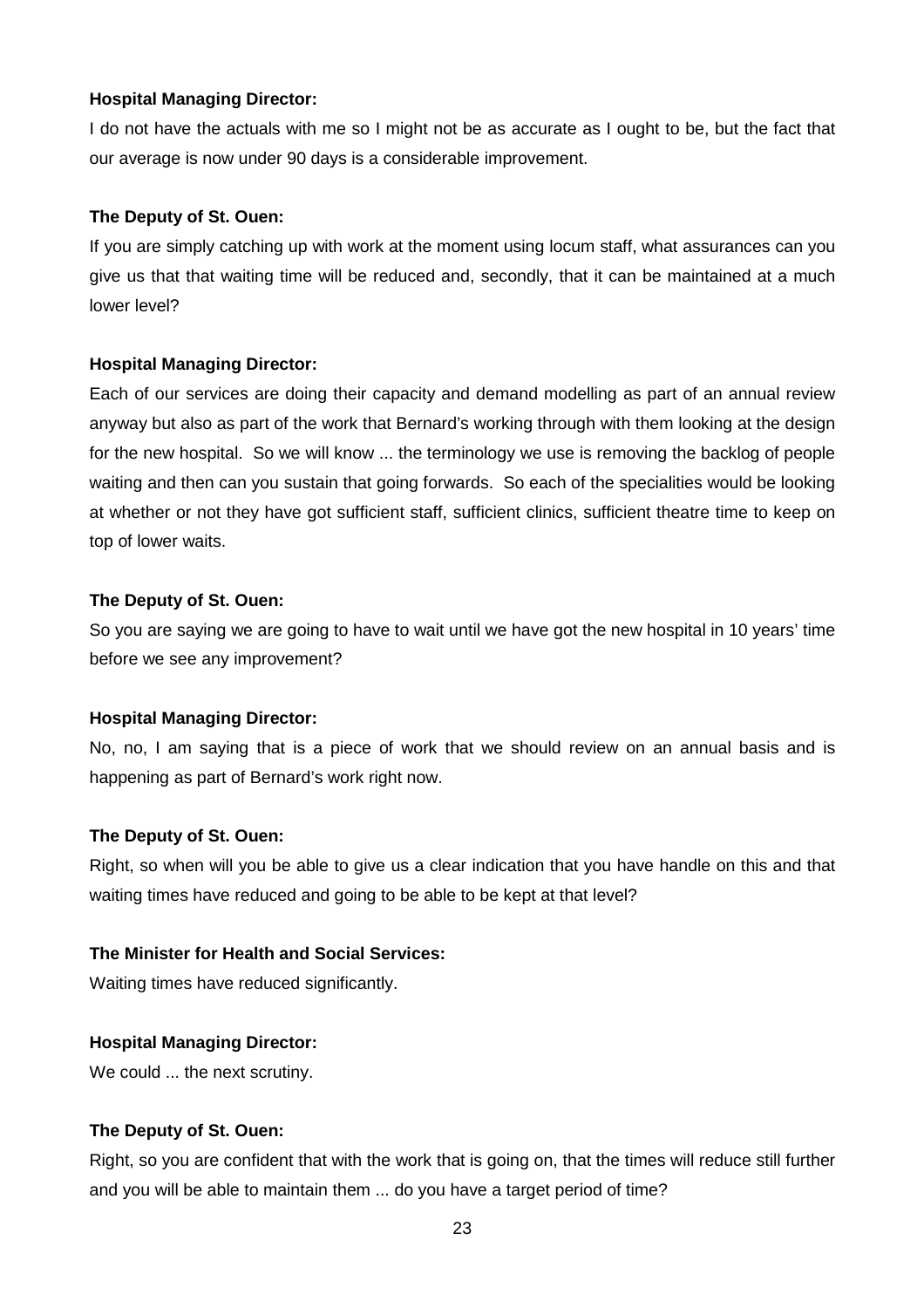No, what I said is we are looking at the capacity and demand of each specialty to see whether or not we have got sufficient capacity to maintain it.

## **The Deputy of St. Ouen:**

Right, so you do not have any targets for waiting time areas?

## **Hospital Managing Director:**

Our target we aim for is that we see new patients within 12 weeks and we meet procedure targets within 12 weeks.

## **The Deputy of St. Ouen:**

So new patients within 12 weeks and ...?

## **Hospital Managing Director:**

Once you are added to the waiting list, you get your procedure within 12 weeks.

#### **The Deputy of St. Ouen:**

So is there a gap between being seen and being added to a waiting list?

#### **Hospital Managing Director:**

Yes.

#### **The Deputy of St. Ouen:**

So it is 12, 12, 24 plus how many more weeks?

#### **Hospital Managing Director:**

Yes, and that depends on your specialty, it depends on your problem, it depends on the complexity of your care.

#### **The Deputy of St. Ouen:**

Right, and you think that is good?

#### **Hospital Managing Director:**

I am saying that is what we are currently working to and if we get every specialty to that ...

#### **The Deputy of St. Ouen:**

But you say ...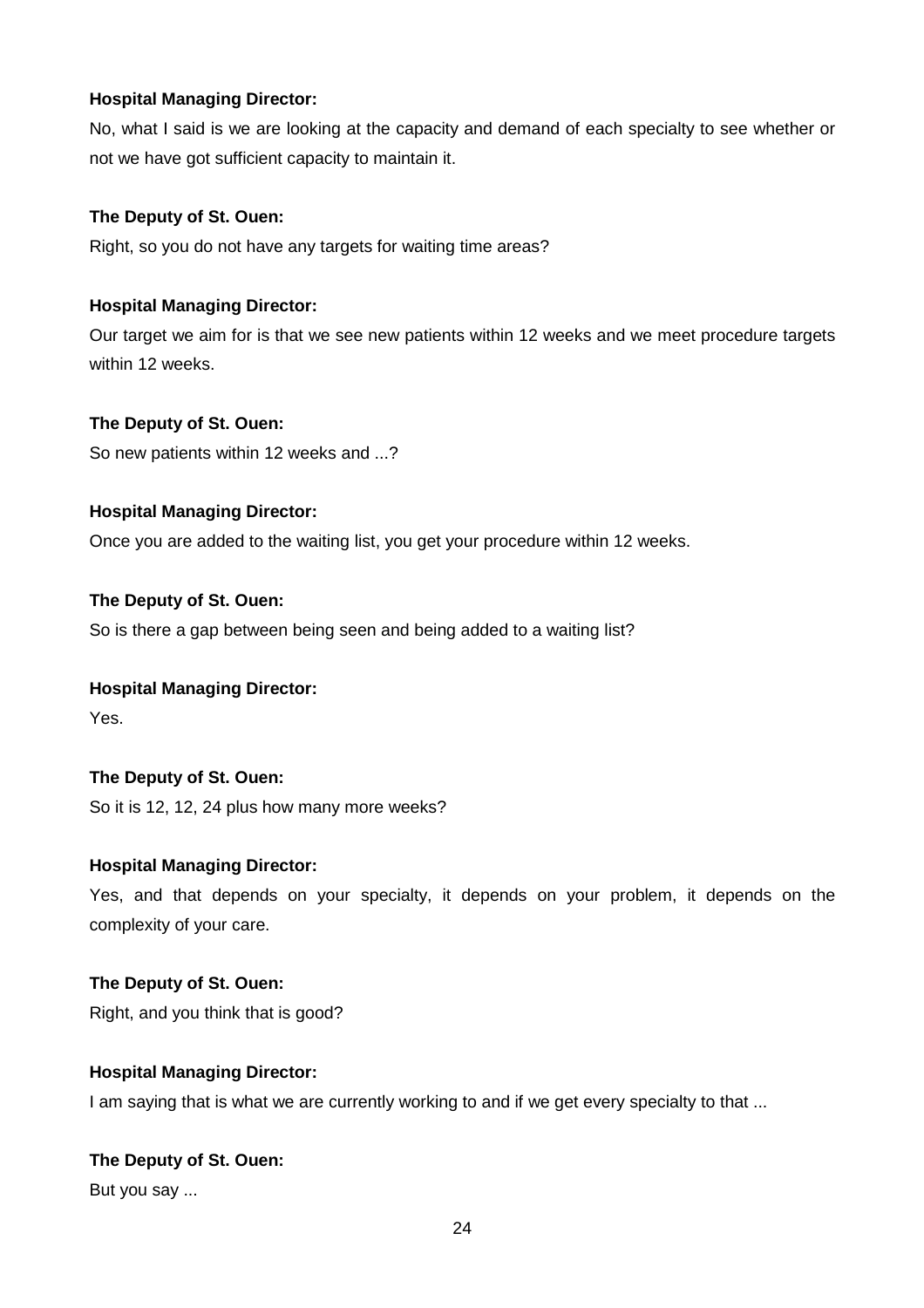... it will be an improvement.

#### **The Deputy of St. Ouen:**

Sorry to come back to you but you say you do not have a target for referral to treatment, the U.K. is 18 weeks, if you are saying it is 24 plus that you are working to, that is a much lower standard than the U.K.

#### **Hospital Managing Director:**

It is different to the U.K., yes.

#### **Chief Executive Officer:**

Can I comment on the U.K., having come from the U.K.? The U.K. programme to reduce waiting times took 6 years at least. Consistent heavy funding into the service to crunch through massive numbers in order to reach that 18 week target.

#### **The Deputy of St. Ouen:**

We have 100,000 people, we do not have millions. It should be much easier for us ...

#### **Chief Executive Officer:**

No, because we do not also have the resources of the N.H.S. (National Health Service) so you have to put it into that context. What I would like to say, because I think we are dwelling very heavily, and rightly so, on long waits, the vast majority of people on this Island get treated very rapidly and everybody gets treated according to their clinical priority, and that is important to recognise.

#### **Deputy J.A. Hilton:**

All right. I wanted to just ask you about dental law. Last time we were here I believe you said that it was currently being reviewed; it was on your departmental programme to be reviewed. You answered that you did not have the information to hand at that time but you would come back to us. Has any progress been made on that?

#### **Chief Executive Officer:**

I am sorry if we did not come back to you on that. We should have done.

## **Deputy J.A. Hilton:**

I do not believe that you did, no.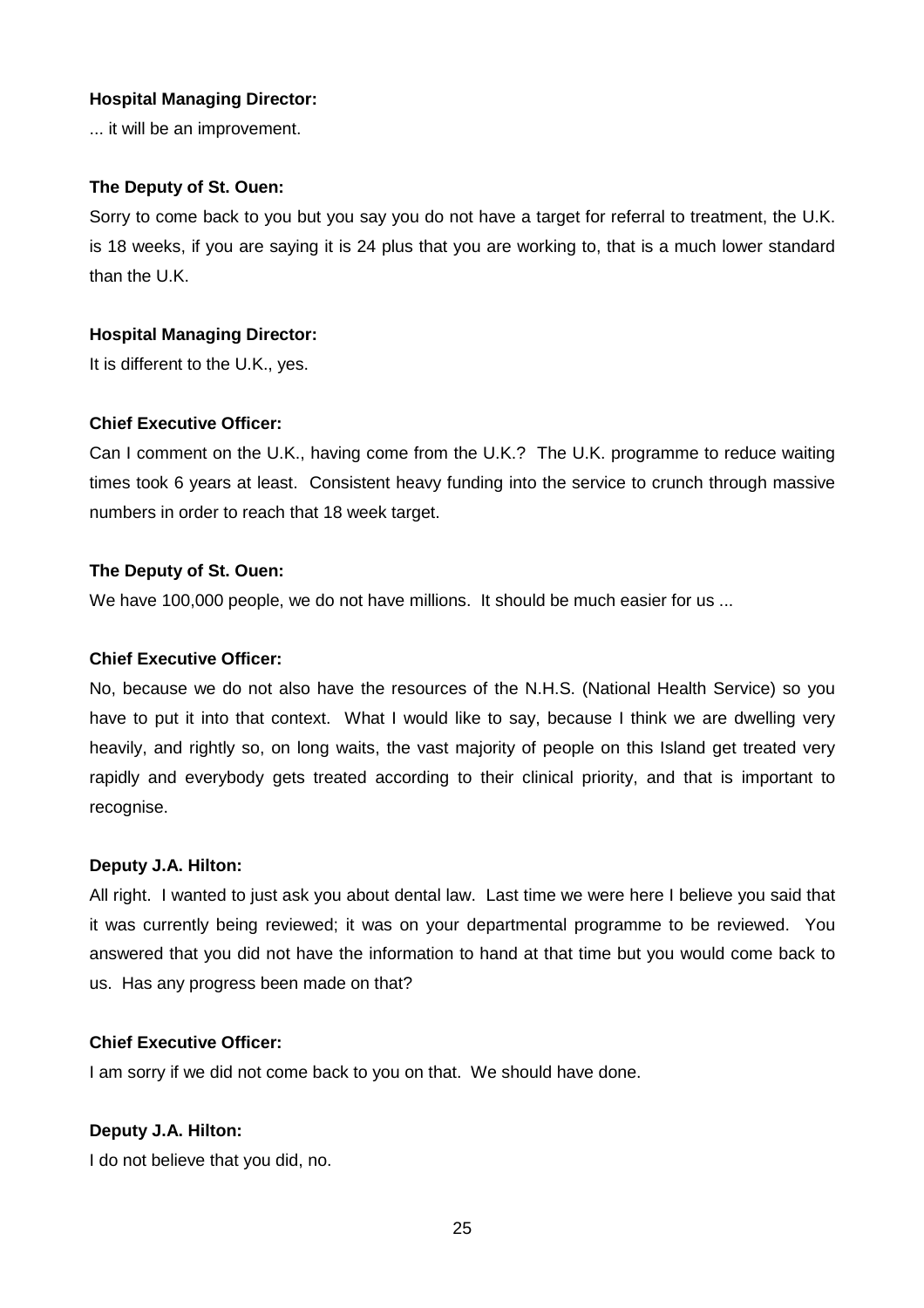#### **Chief Executive Officer:**

That piece of work is led by our Public Health Department so I will ask Dr. Susan Turnbull to provide you with a written update.

#### **Deputy J.A. Hilton:**

All right, that would be really useful, thank you. Again, the dental waiting list, I know there were concerns around staff not being replaced. Is there still a problem for the dental waiting lists as well.

#### **Hospital Managing Director:**

We do still have long waits for dental. We have made some changes. We have agreement that the consultant is going to increase the number of patients seen in a clinic. We have agreement that we are not going to follow up certain conditions in line with best practice, for example when you have had a wisdom tooth extracted, and we are going to convert those follow up appointments into new appointments. Our associate specialist is converting some of his time to do 10 weeks of extra clinics, which he is in the middle of doing now. So we should try and reduce that but it is still a problem.

#### **Deputy J.A. Hilton:**

Is it simply because we are not putting enough resource into the service to address these issues or is it a bigger problem in that we cannot get the staff?

#### **Hospital Managing Director:**

Part of our biggest problem is we cannot attract the staff into dental services but we are looking at the whole service now as a review to see whether or not we are using our resources the best way we can and should we divert people into ... how do I explain this more easily? We are looking at whether or not we should be putting more of our current resource into the outpatients for these types of patients. The one thing that we are not doing is we are not compromising anybody's clinical care. If anybody needs to be seen urgently they are seen urgently. All of these patients that are waiting will not have any detriment to their clinical treatment.

#### **The Deputy of St. Ouen:**

Last time we met you told us that a member of staff left - this is to do with dental services - about 3 years ago and that you had been unable to fill that post. Can you just remind us what that post was?

#### **Hospital Managing Director:**

I was not here 3 year ago. It was one of our medical ...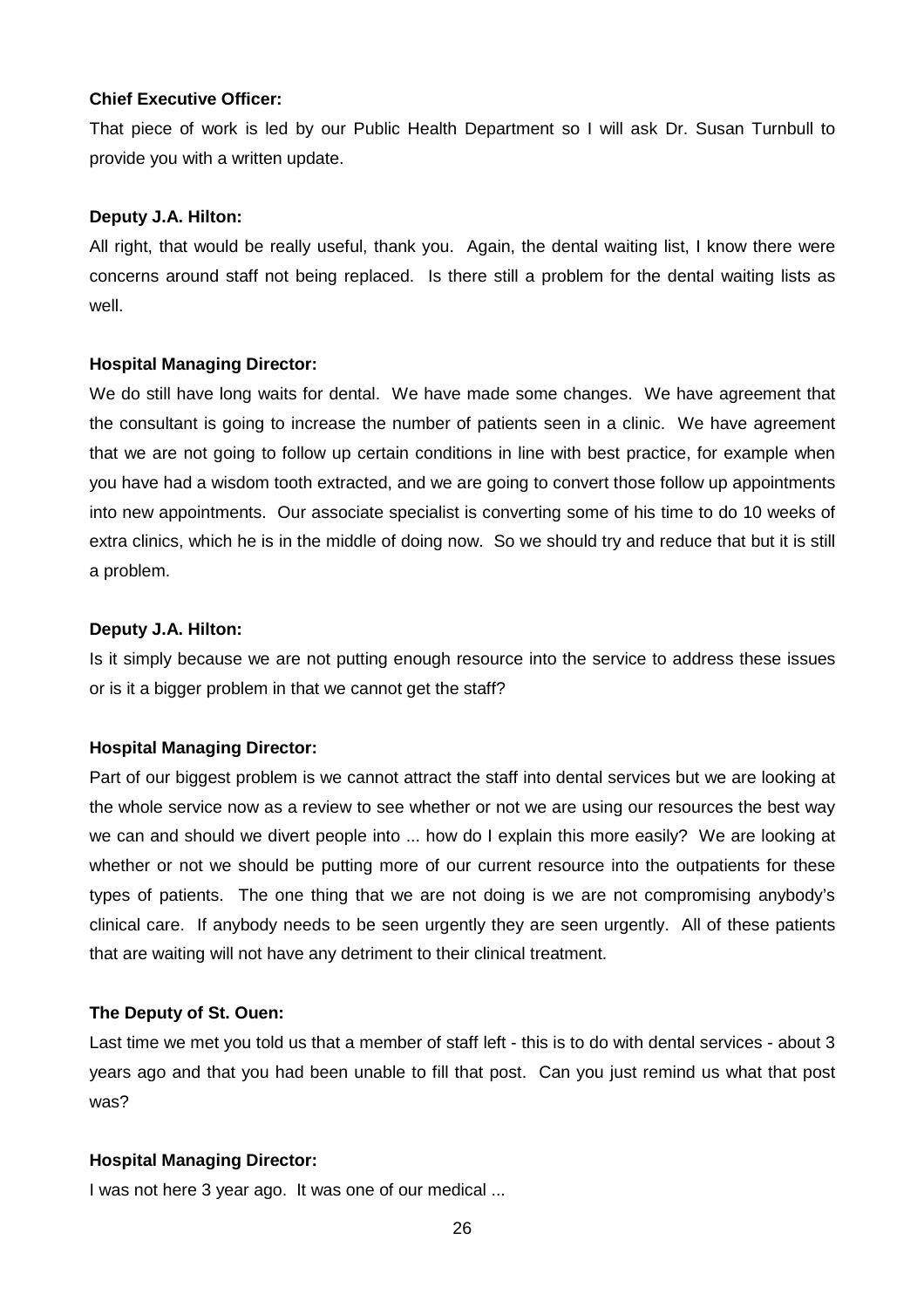We are talking a consultant.

#### **Hospital Managing Director:**

Yes, it was medical staff, yes.

## **The Deputy of St. Ouen:**

At what level? Are we talking a top consultant or are we talking somebody ...

## **Hospital Managing Director:**

Yes, well consultants and dentists are slightly different so it was a qualified dentist.

## **The Deputy of St. Ouen:**

So although you say you cannot seem to recruit a qualified dentist, it does not seem to be a problem across the Island in the private practices.

## **Hospital Managing Director:**

These are not dentists as in dentists you would go to in the private practice, these are people with extra skills that do oral surgery.

#### **The Deputy of St. Ouen:**

Okay, do you think it is acceptable that we still do not have the sort of specialist ...

## **Hospital Managing Director:**

Well, we would obviously like to recruit. It is a national problem.

#### **The Deputy of St. Ouen:**

What other actions are you able to take to address this issue? If you are saying you cannot recruit, and I take your word for it but I find it difficult to believe, but what else can you do?

#### [11:15]

## **The Minister for Health and Social Services:**

Why do you find that difficult to believe?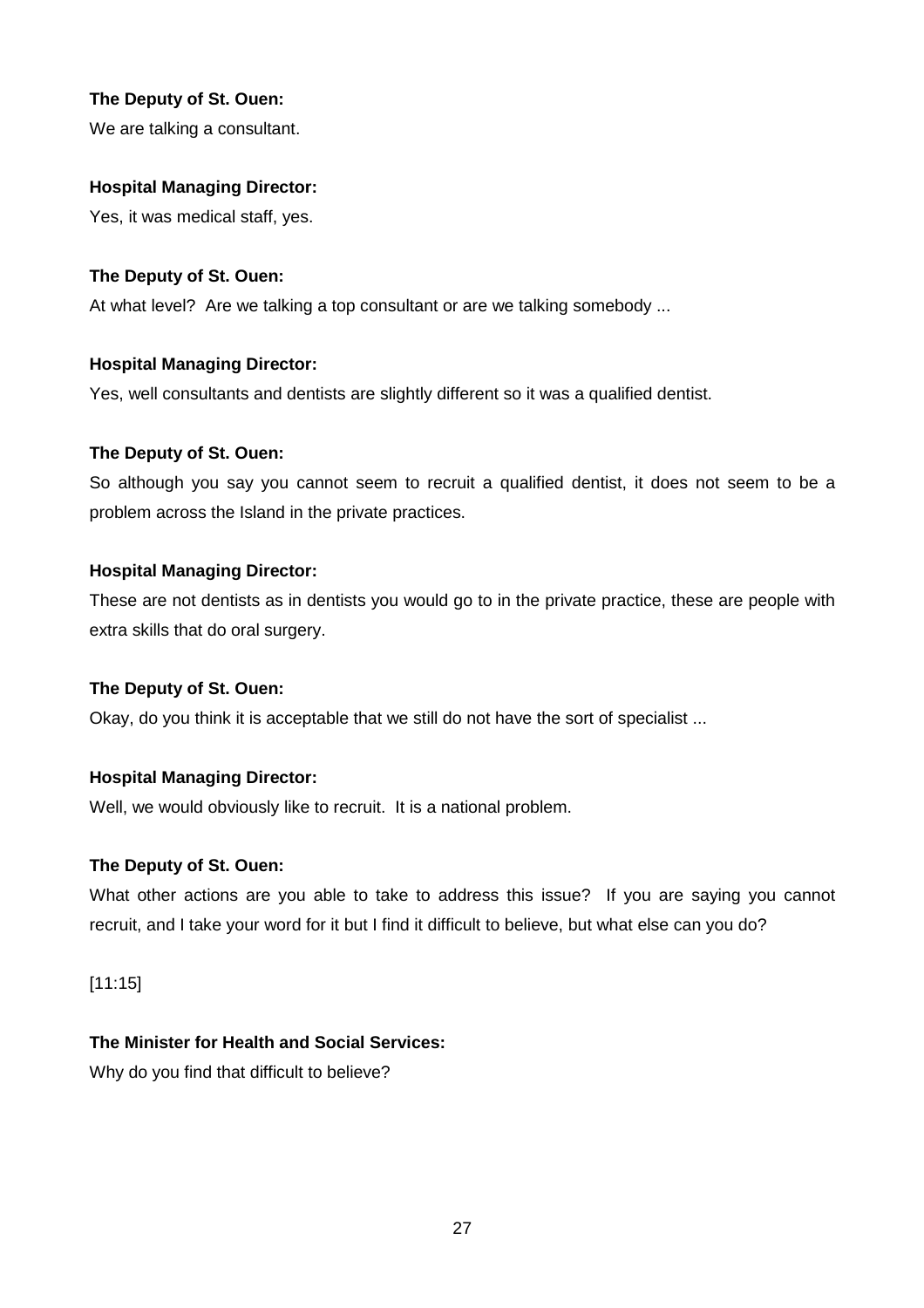Because you seem to be able to recruit everyone else. I would suggest that some of the consultants you are recruiting are equally very specialist in what they are doing and I just find it difficult that dentists, the specialist clinical professional ...

## **Hospital Managing Director:**

Nationally in the U.K. it is a real problem. Restorative dentistry particularly.

## **The Deputy of St. Ouen:**

But we do look further afield than the U.K. for our consultants, do we not?

## **Hospital Managing Director:**

We do, providing they are registered with the G.M.C. (General Medical Council). That is a given requirement and that is the U.K. system.

## **The Deputy of St. Ouen:**

So, you know, why do we not look further afield ...

## **Hospital Managing Director:**

The adverts all go internationally through the systems that we use.

## **The Deputy of St. Ouen:**

Right, and are you currently advertising the post?

## **Hospital Managing Director:**

What we have done at the moment is we have increased the hours of our visiting consultants so that we are trying to get extra hours from them and we have looked at how we can change some of the work practices so nursing, specialist dental therapist can take on some of the work and release medical staff to do what only medical staff can do.

#### **The Deputy of St. Ouen:**

So have you now recruited a nurse therapist?

#### **Hospital Managing Director:**

I believe we have. She is on her training.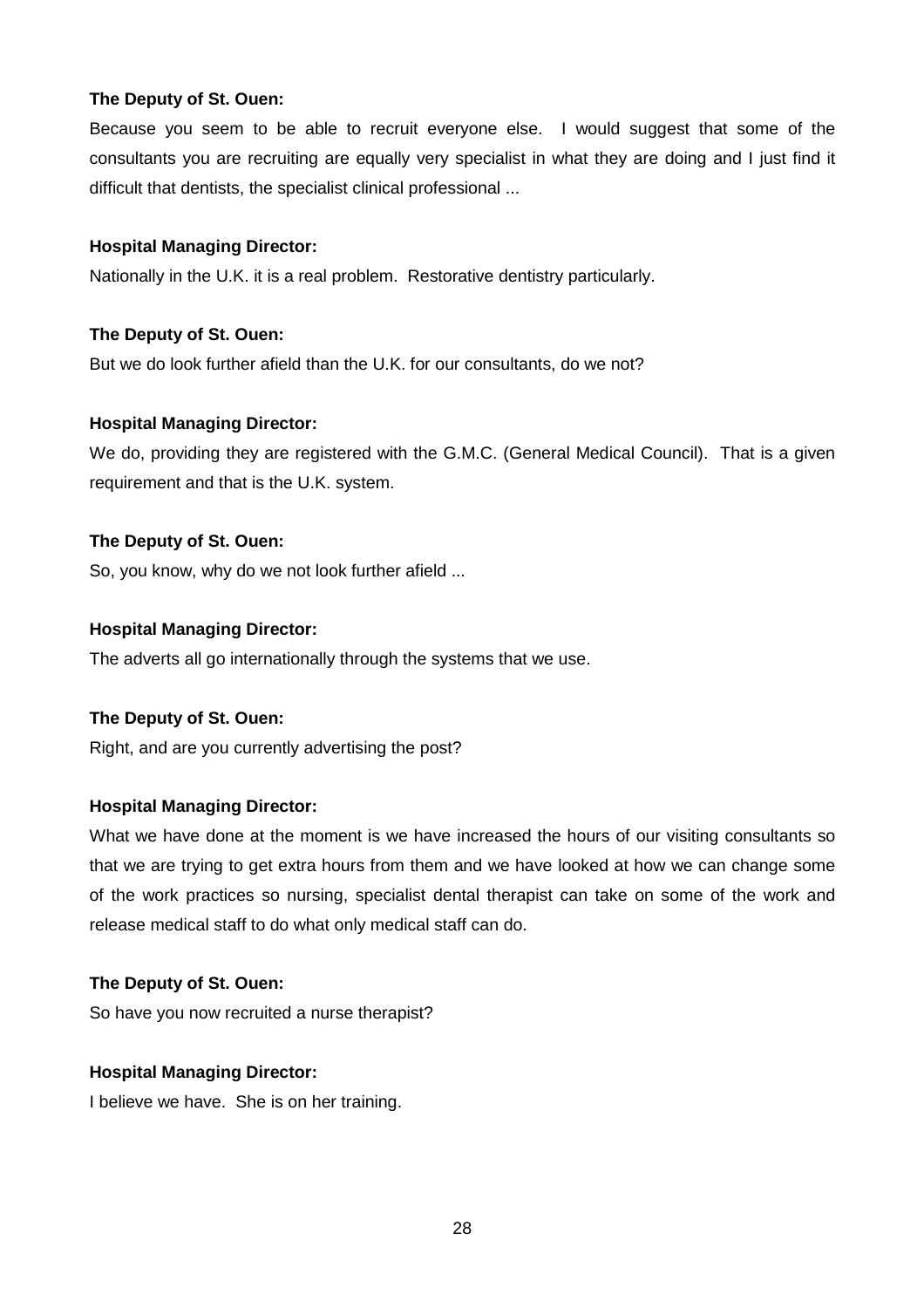So apart from recruiting a nurse therapist what other actions are you able to take? I come back to the first question.

## **Hospital Managing Director:**

The ones I have just said. We have increased the visiting consultant hours, we have changed the clinic profiles of our current staff so we are seeing more patients through clinics by changing the practice in the clinics.

## **The Deputy of St. Ouen:**

When you say you have increased the time spent by visiting consultants, what are we talking about here, a couple of hours extra a week or far more?

## **Hospital Managing Director:**

We have doubled their time but that is still part-time.

## **The Deputy of St. Ouen:**

So doubled their time from what to what?

## **Hospital Managing Director:**

I do not want to tell you something that is false so I would rather send that to you afterwards. But I know we have doubled their input into the Island.

#### **The Deputy of St. Ouen:**

But there is a lot of difference between doubling 10 hours a week or 2.

#### **Hospital Managing Director:**

Yes, it is still not a lot of hours.

#### **The Deputy of St. Ouen:**

So we are talking single figures?

## **Hospital Managing Director:**

I do not want to answer that until I have checked.

#### **The Deputy of St. Ouen:**

Sure, but you can give us an indication, I mean you are responsible for the ...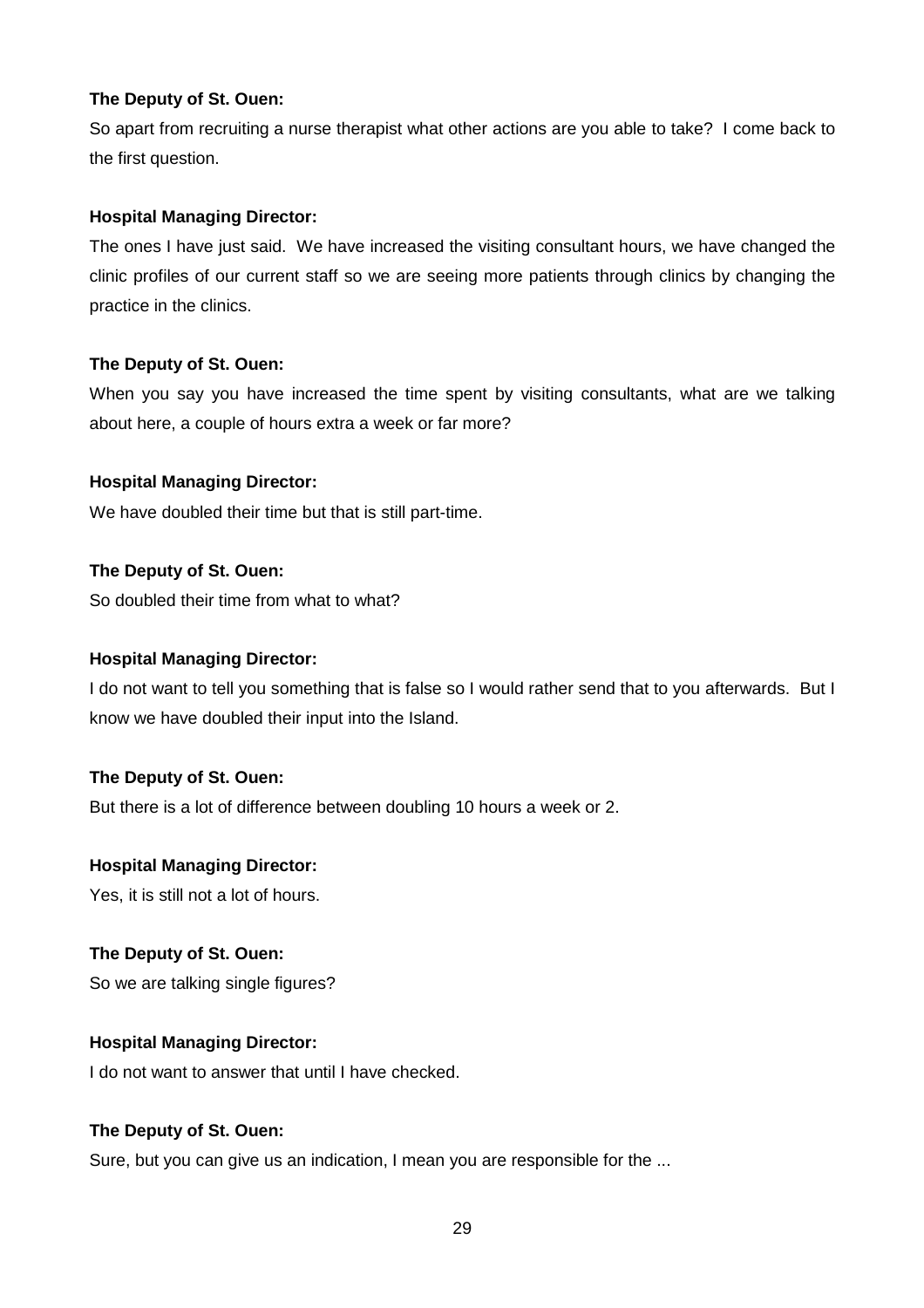They have doubled their clinics and presumably they are coming across for a normal length clinic so you would be talking ...

## **The Minister for Health and Social Services:**

It is quite right that Helen needs to give you the correct figure. It would be totally wrong of her to give false information because that is not right.

## **Deputy J.A. Hilton:**

If she could pass that information on to us afterwards, that would be really good.

## **The Minister for Health and Social Services:**

I will give to you, that is no problem at all but you cannot expect her to have everything at her fingertips just like that, because it is a very busy hospital with lots of staff.

#### **Deputy J.A. Hilton:**

Yes. Can we move on to staffing? I think Rose last time we spoke to you we were talking around recruitment and the difficulties of recruitment of nurses and I think you told us you were in discussions with the strategic housing unit around the whole housing issue and what we could offer new recruits. Have you made any progress on that?

#### **Chief Nurse:**

It is still work in progress in terms of our staff accommodation aspect. What I can say is that through our sustained work around recruitment the situation is improving in terms of our ability to attract nurses and keep nurses in Jersey. So while we still have that longer term work ongoing, we have managed to bring in additional staff, we have 22 nurses waiting to come into post, who are just going through the various recruitment processes.

#### **Deputy J.A. Hilton:**

From the U.K.?

#### **Chief Nurse:**

Yes, from the U.K. and we have 29 vacancies left in the hospital that we are still currently filling. We have a range of measures in place to bring people into some of those posts as well. So we can do some targeted recruitment around specialist areas, so, for example, for critical care and theatre nursing we have gone to a specialist agency. We have managed to recruit some nurses from Spain which have been very positive, excellent staff that we have got in place and we are hopeful to fill our critical care posts by August that we have outstanding. In addition to that we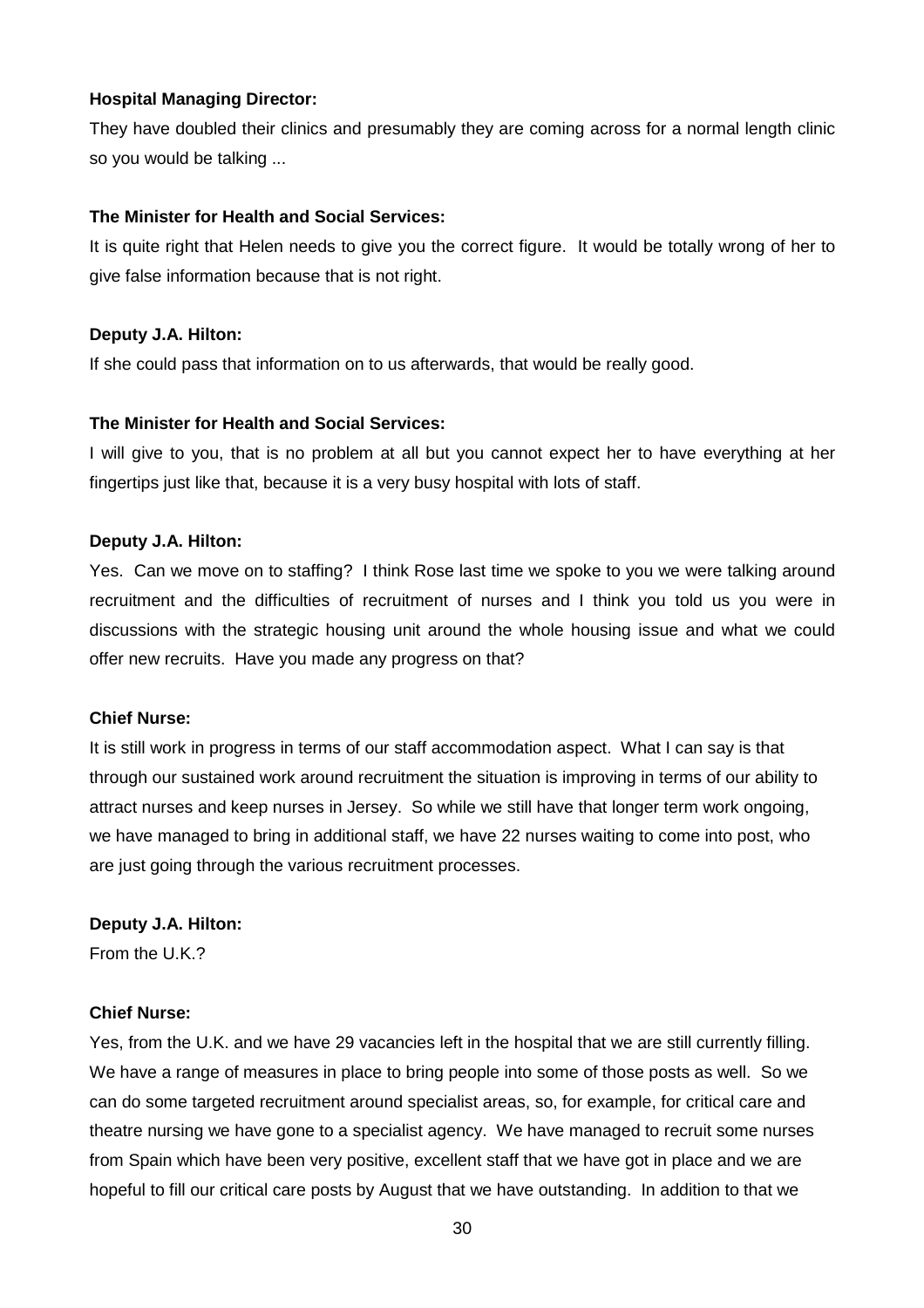have got plans with Madeira that we are still working through with them in relation to potentially taking up to 5 of their newly qualified nurses by October. So, again, if you hold the figure of 25 in your head, we do have some plans in place to fill some of those posts.

## **Deputy J.A. Hilton:**

Currently what housing do you have available to you that you can offer to staff? I think it comes under the remit of Health.

## **Chief Nurse:**

We have 248 units of staff accommodation and that is available for all of our staff, it is not just for nurses. Within that we do have some units that we turn over very quickly. There are a number of our staff that have not been able to move out of the properties just because of issues with finances in the main. What we are looking at as part of the whole review of our accommodation portfolio and how that is managed in the future is to use our housing quite differently. So that we use it as part of the onboarding in Jersey, so it is part of the relocation package initially and that there is an expectation when they first come into Jersey that they will only be there for a period of time. What we do need to make sure is that our plans around other accommodation options are in place before we do that. So I am working with Jason and colleagues from Jersey Property Holdings and Treasury on that piece of work, and Housing.

## **Director, Finance and Information:**

I might just add that those discussions are live and active. We met with Jersey Property Holdings, Housing and the Chief Minister's Department 2 weeks ago to through exactly how that might work.

## **The Deputy of St. Ouen:**

When you talk about 29 vacancies ...

# **Chief Nurse:**

Twenty-five.

## **The Deputy of St. Ouen:**

Twenty-five. Is that a total number of vacancies or ...?

**Chief Nurse:** That is the registered nurse work vacancies.

## **The Deputy of St. Ouen:**

So on top of that?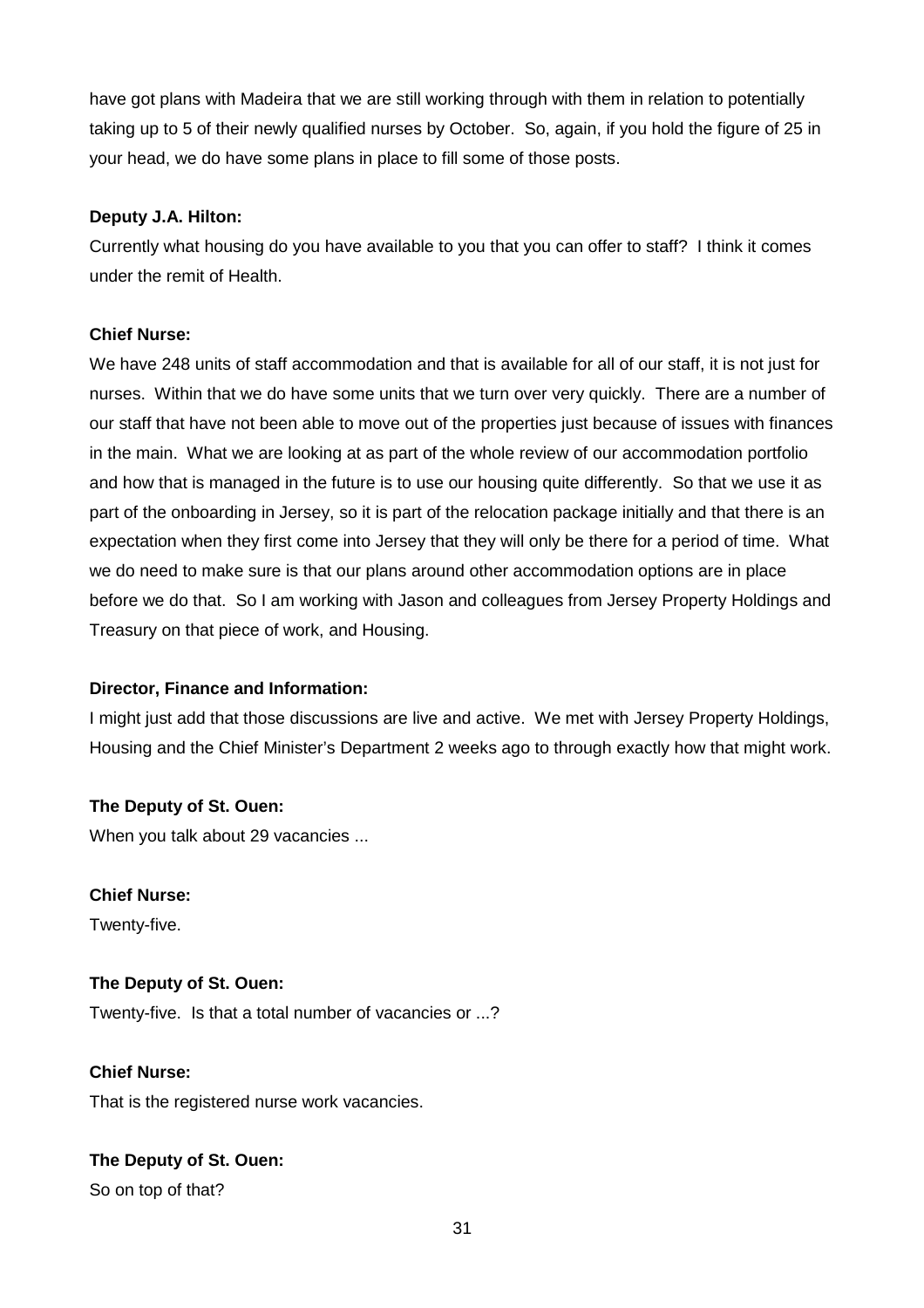#### **Chief Nurse:**

On top of that we have got, I can tell you the exact figure, a handful of healthcare assistant vacancies. We generally do not have a problem with creating healthcare assistants, they are locally recruited. We have a good induction programme in place and we have been working really positively with the Advance to Work Scheme, Social Security, Highlands, to make sure that we have different entry routes for people who want to enter a career in care. So we have a very good throughput through our healthcare assistant workforce and I would just like to plug that they do get shortlisted for an Enterprise Award for that work this year.

#### **The Deputy of St. Ouen:**

So out of a total of how many registered nurses?

#### **Chief Nurse:**

In total across Health and Social Services we have got just over 700. So in total we have just over a 1,000 including the non-registered workforce. I can give you the exact figures. That is roughly what that is. The figure of 25 is the hospital vacancies that we have at the moment because I thought it was particularly the hospital you were interested in. In addition to that we have probably got about 10 vacancies for registered nurses across community.

#### **The Deputy of St. Ouen:**

That sounds good.

#### **The Minister for Health and Social Services:**

Thank you, a lot of work has gone into it.

#### **Chief Nurse:**

Yes.

#### **The Deputy of St. Ouen:**

Would you say the vacancies are the lowest they have been for many years?

#### **Chief Nurse:**

It is difficult to say that. I know we always have this conversation. The reason it is difficult to say that is because we have had sustained investment in nurse staffing. So every year we have managed to input into our bottom line new nursing posts. So if you just bear that in mind when you think about the overall figure. We have had an additional 98 registered nurses added to our establishment over the last 5 years. So if you think about an extra 100 bled into ... so that is why quite often when I come to scrutiny you say to me: "That figure sounds similar to the figure you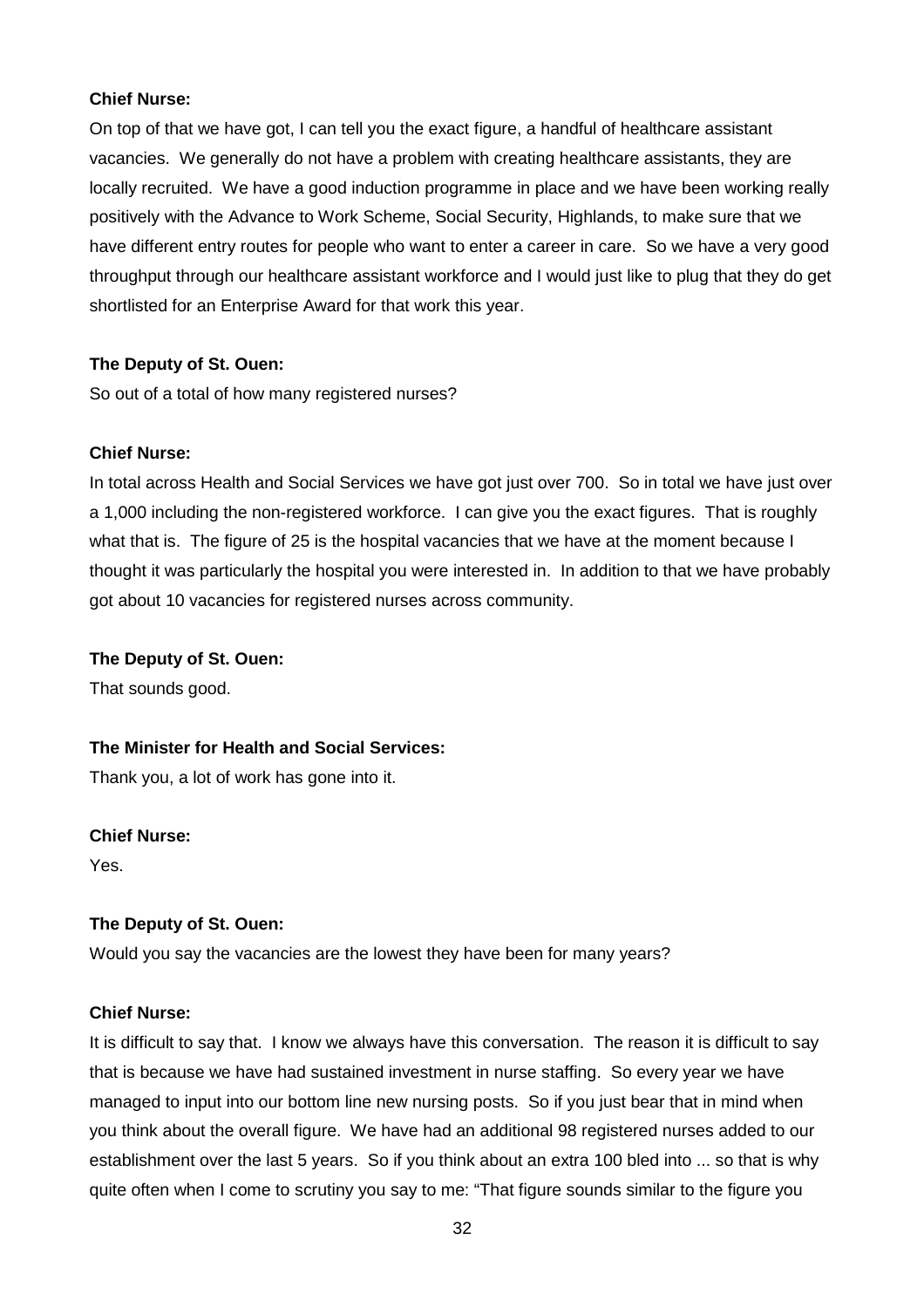said last time." This year we have had additional new posts so we have 5 new critical care posts on top of our current establishment. They are included in our vacancies so I think the position is definitely improving as a result of our home-grown workforce, all our other initiatives, our targeted recruitment campaigns that we go over to the U.K. and our strengthened links with other States departments and with the universities in the U.K. as well. Again this year, when we do not have any of our own nurses qualifying locally just because we have a gap in our 2 programmes, we are hoping to take up to 13 newly qualified nurses from the U.K. who will probably struggle to get jobs once they have qualified in the U.K.

#### **Deputy J.A. Hilton:**

I just wanted to ask you a question around pathology and whether you could give us an update on pathology services and the 6 temporary staff - maybe they are semi-permanent, I am not sure.

#### **Hospital Managing Director:**

I can. The locum staff are just right now ending their contracts. We have appointed some temporary staff to cover the 2 chemistry and haematology disciplines. They are in post, they are on Island and they are about to start. That will be a 2 year programme.

#### **Deputy J.A. Hilton:**

So your existing staff, you did not overcome the difficulties around the out of hours?

#### **Hospital Managing Director:**

The existing staff can still do out of hours if they wish to, at the moment they have not but the training opportunities will be there to train them in both chemistry and haematology.

#### **Deputy J.A. Hilton:**

I think last time we spoke about it we were told something along the lines that with the savings that were being made through cutting the overtime levels, is that still the case? Has there been an additional cost of having to bring in temporary staff?

#### **Hospital Managing Director:**

There was an initial cost. So we did not make the savings as quickly as we had hoped but now we have got to this new solution we will be able to realise those savings.

#### **The Deputy of St. Ouen:**

I am just interested to understand a little bit about Robin Ward, especially as we have highlighted the issue around the recent review. Could you just update us on where you are at with the proposed improvements that you have already stated will happen?

33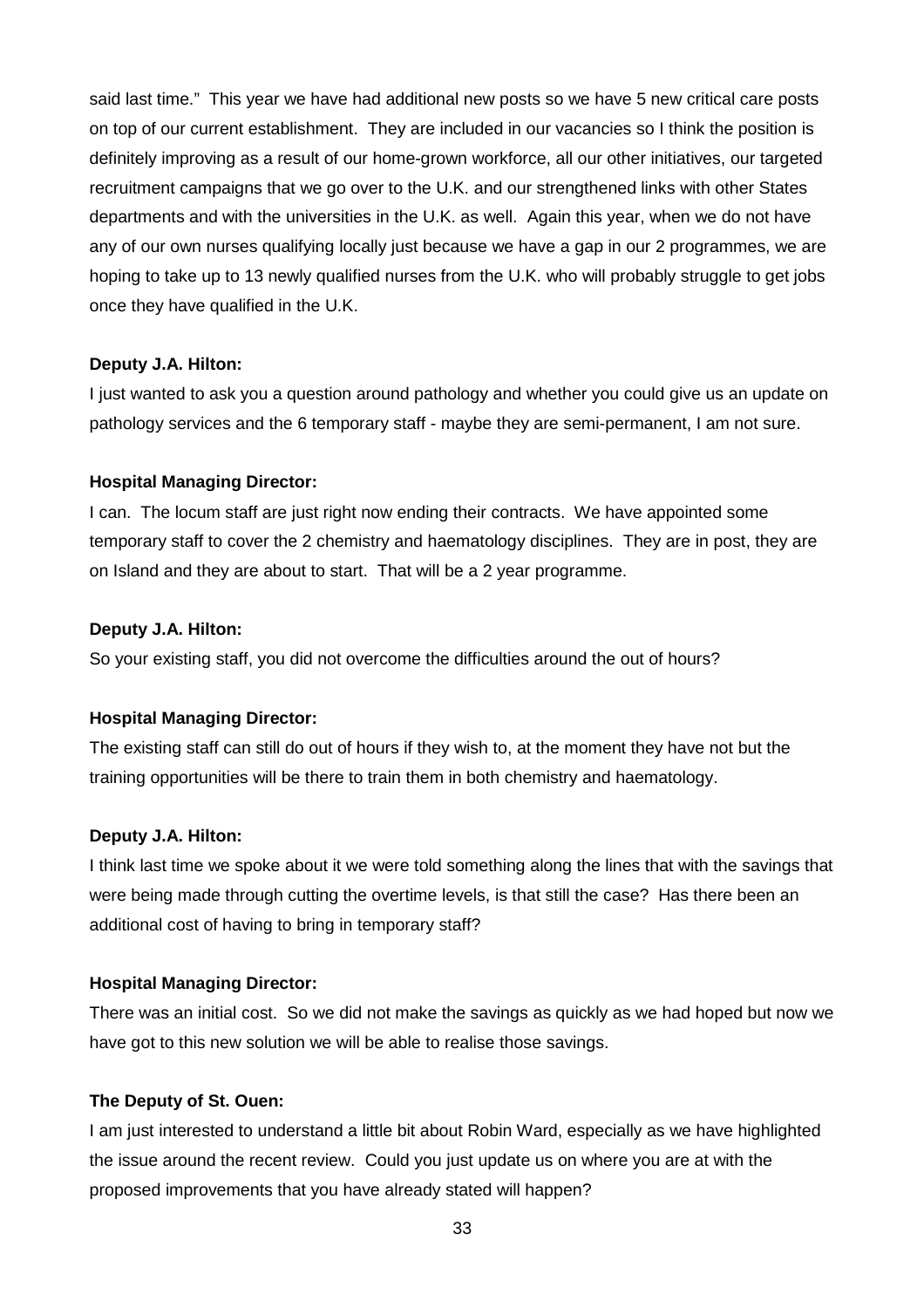Yes, we have said that we will invest in Robin Ward in an adolescent unit. The planners, the architects, the designers, are coming in to have a look how that might work. We will have to decant Robin Ward out of the ward while those refurbishments take place so we will be looking at least 2015 before we would be able to start that. But we are at the very early stages of just designing it.

## **The Deputy of St. Ouen:**

So you plan to undertake the work in 2015 and hopefully complete it presumably?

## **Hospital Managing Director:**

I do not know how long it will take. Until we have the plans and we have somebody telling us how long that will take.

## **The Deputy of St. Ouen:**

How long has it taken to refurbish other parts of the hospital, like the theatres and things? What is the normal period of time from start of work until finish?

## **Hospital Managing Director:**

They are all incredibly different. Le Quesne we have just done in ...

## **Director, Finance and Information:**

I think you would be very unwise to say it took 20 weeks to do that and therefore will take 20 weeks to do this. They are very, very different. The feasibility work for the Robin Ward update is commissioned and underway. Once that is completed we will know what it will cost, how long it will take, what the risks are that need to be managed. So we will know that reasonably shortly. That work has been commissioned by Property Holdings already.

## **The Deputy of St. Ouen:**

What is the progress with the temporary theatres?

## **Hospital Managing Director:**

The temporary theatres are still moving forward so we have the tenders about to go out. We have been around one loop of tenders where we were asking for people to show an interest in modular build, which is the original plan. Unfortunately there was not a lot of interest so we have now changed the specifications so that the build is slightly different and that is going back out to tender now.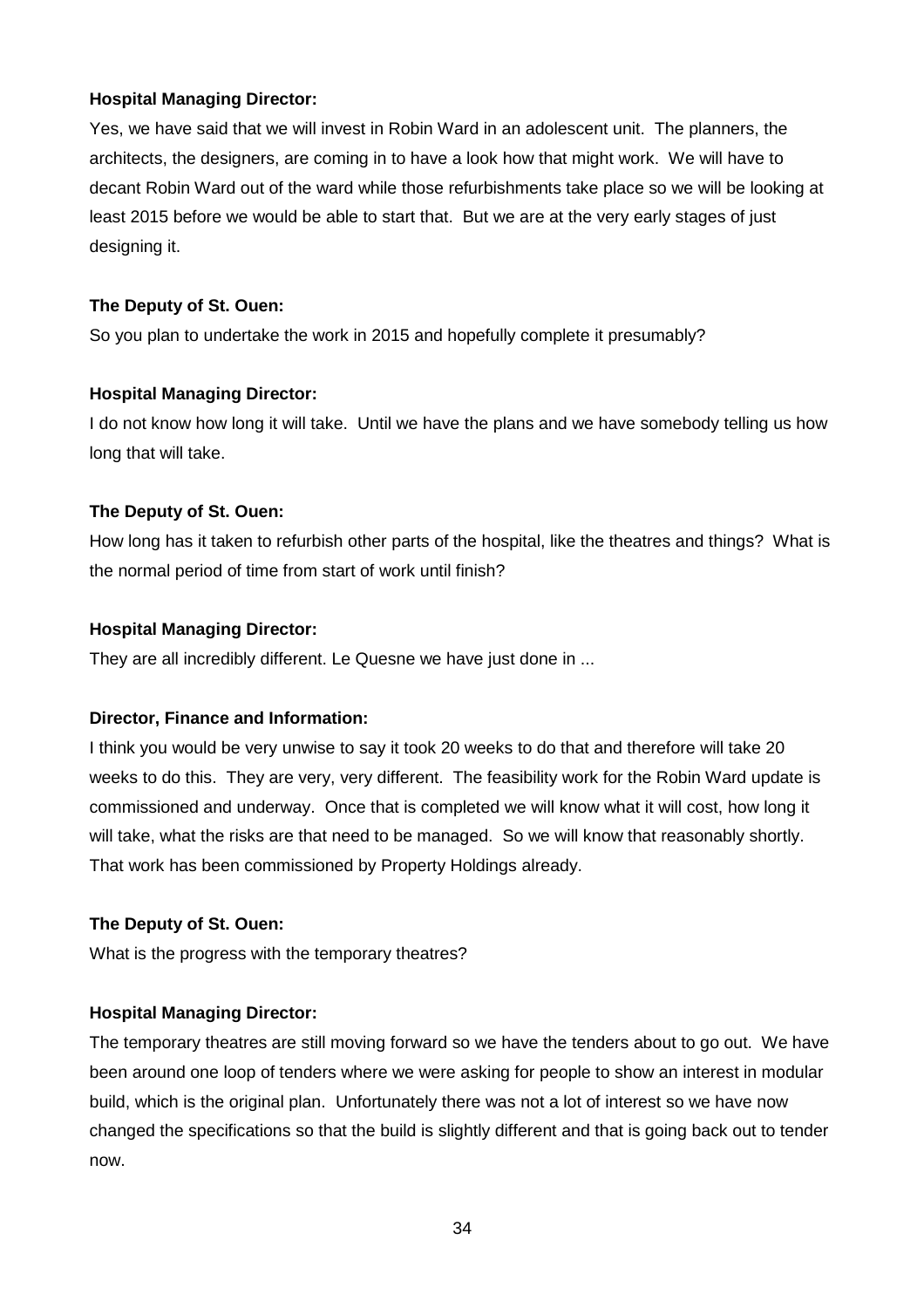What will be the difference? You are moving from modular build to what?

## **Hospital Managing Director:**

My understanding is it is a bit of a hybrid, so there will be a steel structure that will be built differently and separately and then there will be bolt on theatres on top of that.

**The Deputy of St. Ouen:** 

So it will be slightly more permanent?

## **Hospital Managing Director:**

It is still planned to be temporary but it is just a different build design method.

## **The Deputy of St. Ouen:**

Is it likely to be more expensive?

## **Hospital Managing Director:**

There are probably some small additional costs but until you get your tenders back, you do not know.

## **The Deputy of St. Ouen:**

And your target date for completion of that work?

## **Hospital Managing Director:**

Is now January ... let me get this right, it is going to happen over the next year but we will not be able to use them as extra theatres until January 2016. But we will have done all the new air handling works in all the other theatres so they are decamp theatres to start with.

#### **The Deputy of St. Ouen:**

Good.

## **Deputy J.A. Hilton:**

Thank you. It is almost 11.30 a.m., so we come to the end of our final panel hearing with you all. I would just like to say thank you very much for all your help and assistance over the previous 3 years.

## **The Minister for Health and Social Services:**

Thank you.